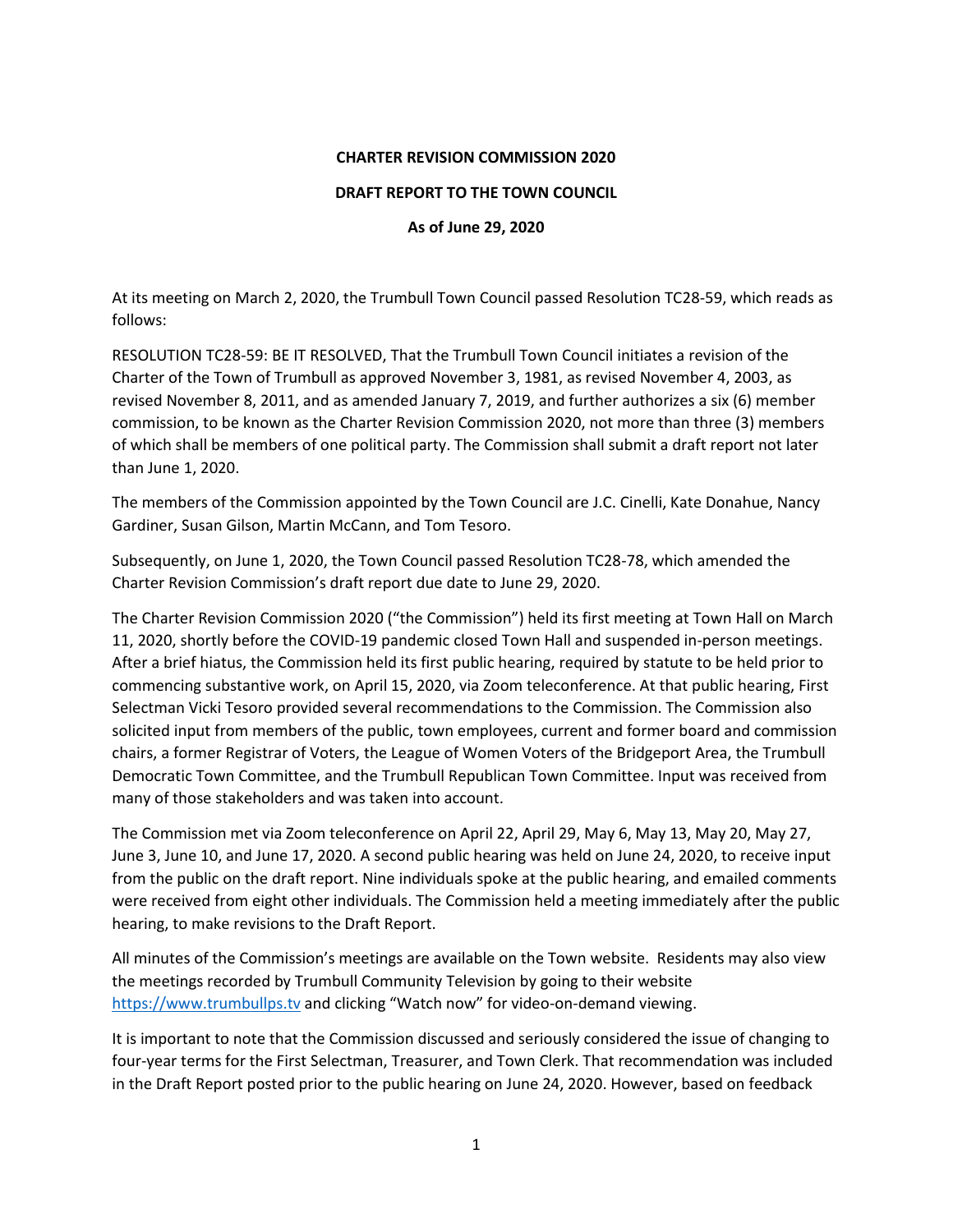provided during the public hearing, the Commission decided to remove that change from its recommendations.

After considering all suggestions and information provided, the Commission hereby adopts its Draft Report, proposing the following changes to the Town Charter. Please note that the page numbers refer to the redlined version of the Charter reflecting the changes proposed by the Commission. The Commission's recommendations for ballot questions appear at the end of this Report.

# **Chapter I, Section 4B, Incorporation and General Powers. Defined Terms. (page 2)**

## *Current language:*

"Days" Unless otherwise specified, all references in this Charter to days are business days.

## *Proposed language:*

Unless otherwise specified, all references in this Charter to "day(s)" are business days. Business days are any days that the Town Clerk's Office is open Monday through Friday. All references to "day(s)" in Chapter II of this Charter are calendar days.

(REASON: To specify that business days are weekdays that the Town Clerk's Office is open, and to allow boards and commissions to function administratively more effectively.) 4/22/20

# **Throughout the Charter: All instances listed below will specify that "days" are calendar days, and where "days" appears more than once in the section, all instances are calendar days:**

- Chapter III, Section 2C, Executive Branch, Powers and Duties. (page 7) *Current language:* 
	- C. Prepare and cause to be printed an annual town report within thirty (30) days after completion of the annual town audit;
- Chapter III, Section 6B, third paragraph, Executive Branch, Department of Finance, Powers and Duties. (page 10)

*Current language:*

Such statements shall be prepared and delivered to all members and alternate members of the Board of Finance, the First Selectman, and all members of the Town Council within thirty (30) days after the close of each quarter of each fiscal year.

• Chapter III, Section 12(B)(v), Executive Branch, Department of Public Works, Powers and Duties. (page 16)

# *Current language:*

The Department of Public Works shall, not later than sixty (60) days after the receipt of proposals from any such building committee, file with the Building Committee a public facilities impact statement together with such recommendations as the Department may choose to make for improvement to or modification of existing public facilities.

• Chapter V, Sections 2C and 2E, Appropriations from the General Fund and the Capital and Nonrecurring Fund During the Course of the Fiscal Year, Supplemental Appropriations. (pages 24-25)

*Current language:*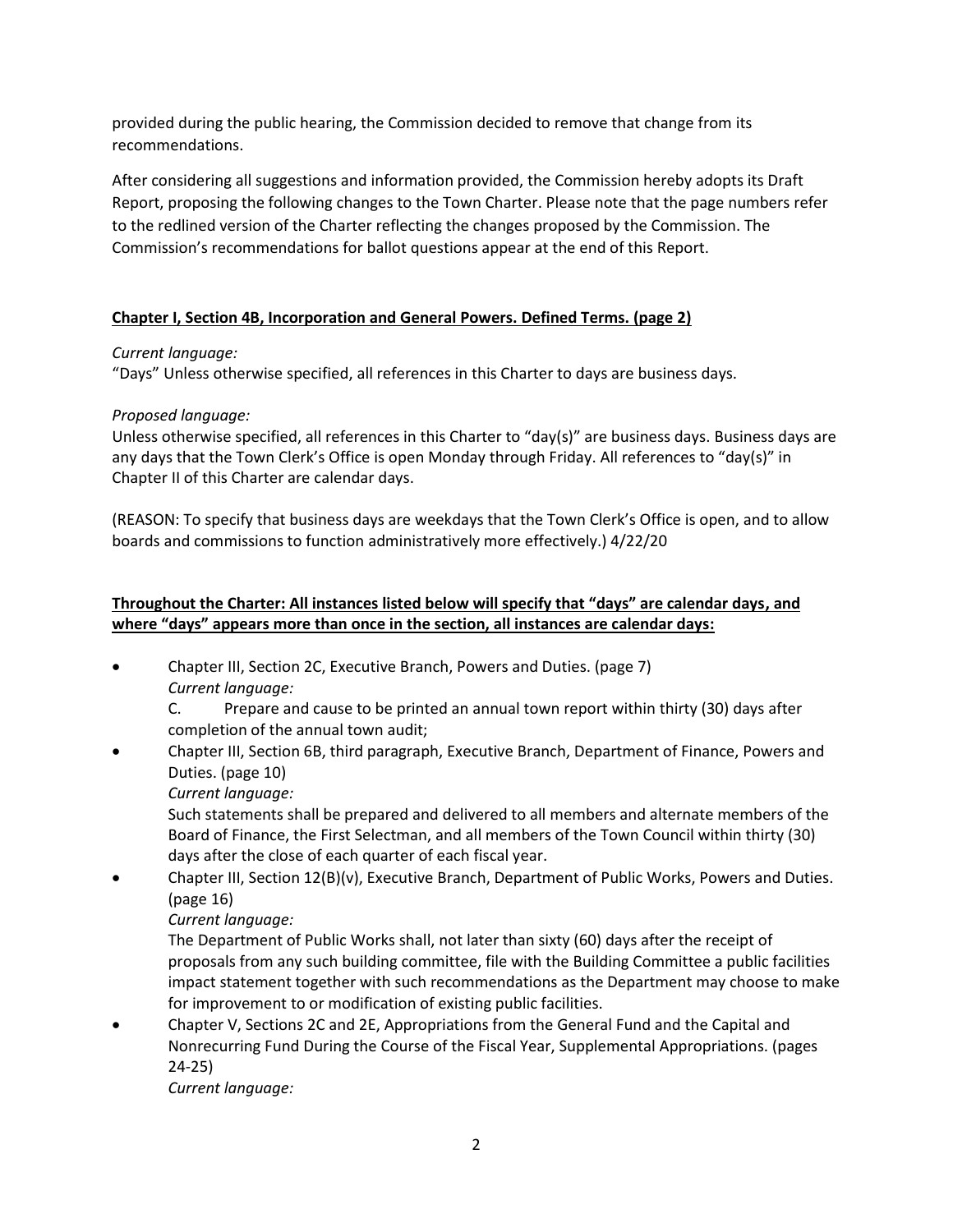C. Within forty-five (45) days after the date on which the First Selectman shall be required to act, the Board of Finance shall consider and act upon the petition by denying the same, granting the same as petitioned or granting the same for a sum other than that petitioned. ….

E. The Town Council shall act upon any such appropriation item not later than forty-five (45) days after action thereon by the Board of Finance provided that its authority shall be limited to authorization of funds no greater than that requested by the First Selectman or approved by the Board of Finance, or as provided in subsection (iv) above.

- Chapter VI, Bond Issues. (page 26)
	- *Current language:*

The Board of Finance shall be deemed to have refused to recommend a bond issue as provided in this chapter if it shall not have recommended the same within thirty (30) days after a request for action on a proposed bond issue shall have been made to said Board by the Town Council.

• Chapter VII, Section 4B, Boards and Commissions, Library Board, Appointment. (pages 29) *Current language:*

The First Selectman shall, not less than thirty (30) days prior to the expiration of the term of any member so recommended or upon any earlier termination of the term of any members so recommended, give notice to the governing body of the Fairchild-Nichols Memorial Library that such a vacancy has occurred or that the term of such a member is about to expire. Should the governing body of the Fairchild-Nichols Memorial Library fail to make a recommendation for appointment within thirty (30) days after the receipt of such notice, the First Selectman shall have the right to make the appointment or fill the vacancy without the recommendation.

• Chapter VIII, Section 6C, Electoral Process, Initiative, Action by Council. (page 45) *Current language:*

The Council shall (1) adopt such resolution or resolutions at such meeting without substantial alteration, in which event the petition shall become void, or (2) fail to adopt such resolution, resolutions or any of them, in which event the Town Clerk shall call a special election to be held within thirty (30) days after the meeting, unless a regular election is to be held within ninety (90) days thereafter, and, at such special or regular election, the resolution or resolutions shall be submitted to a vote of the electors and, subject to the limitation in subsection D, as hereinafter provided, if a majority of those voting on any such resolution vote in favor thereof, such resolution shall be deemed adopted, or (3) adopt a competing resolution or resolutions, in which event an election shall be held as specified in (2) above, at which the electors may adopt the petitioners' resolution, the Council's resolution or no resolution, the result to be determined, subject to the limitation in subsection D, as hereinafter provided, by a plurality of the votes cast.

• Chapter VIII, Section 7B(i), (vii), Electoral Process, Referendum, Petition requirements. (page 47) *Current language:*

(i) Petitions for referendum shall be filed within twenty-five (25) days following publication of notice of adoption of an emergency measure or prior to the effective date of any other specific measure, including budget adoption.

….

(vii) If the Town Clerk shall certify the petition for referendum to be sufficient, the Town Clerk shall call a special election on the request or requests contained therein not more than thirty (30) days after said petition is filed with the Town Clerk.

• Chapter VIII, Section 7I, Electoral Process, Effect on Council. (page 50) Current language: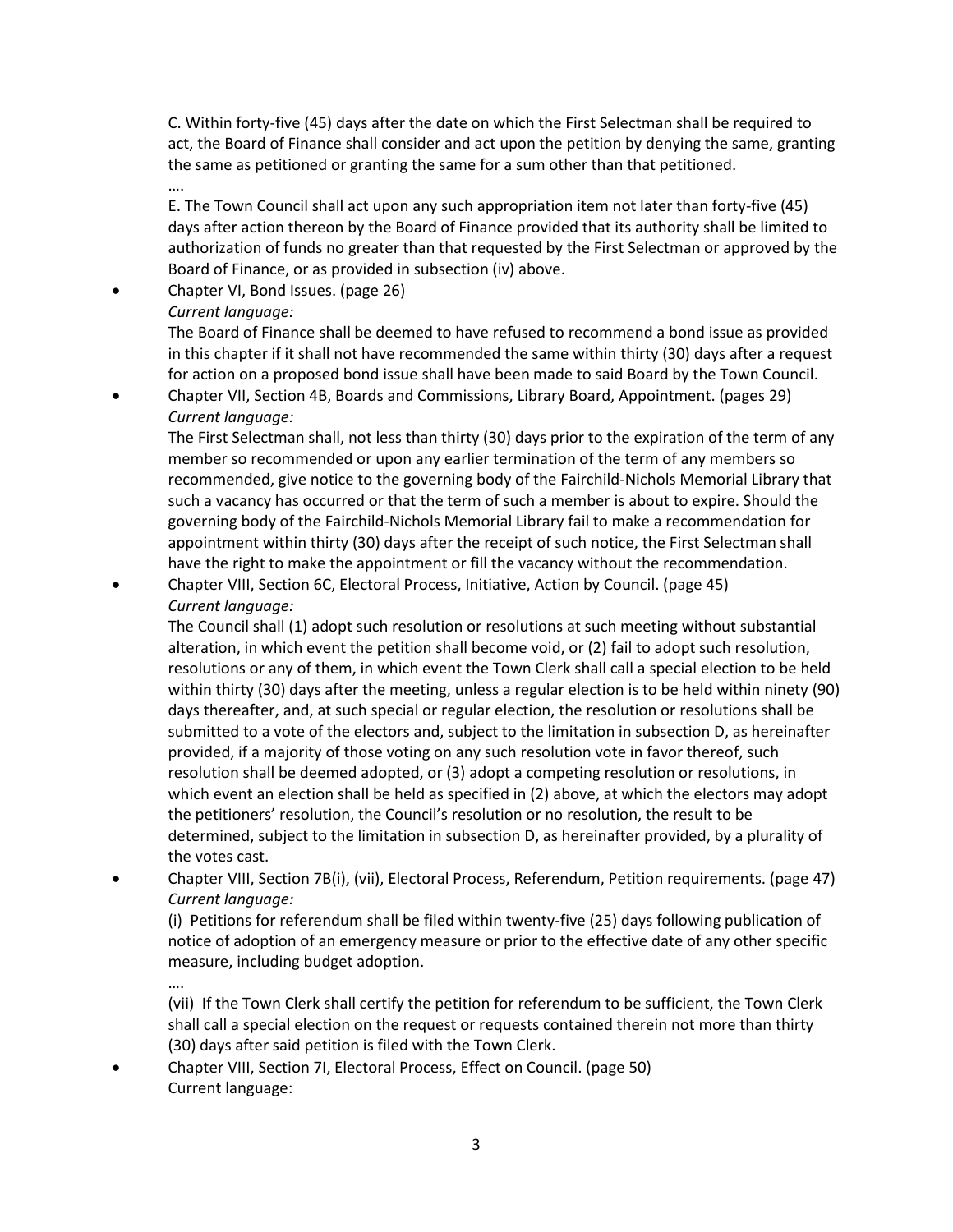*Said election shall be held at the discretion of the Town Clerk at the direction of the Chairman of the* Council within ninety (90) days following the vote of the Council.

• Chapter VIII, Section 8B(i), (vi), Electoral Process, Special Referendum Requirements, Petition Requirements. (pages 50-51)

*Current language:*

(i) Petitions for referendum may be filed with the Town Clerk within twenty-five (25) days following publication of notice of the adoption of the annual budget.

….

(vi) If the Town Clerk shall certify the petition for referendum to be sufficient, the Town Clerk shall call a special election on the request or requests contained therein not more than thirty (30) days after said petitions are filed with the Town Clerk.

(REASON: These dates are more appropriately calendar days as they are 30, 45, 60, or 90 days, which are more appropriately classified as calendar days than business days. In the case of 25 days for filing a petition for referendum, the number of days was extended in the last Charter revision from 20 to 25 days, making the additional days that would be attributable to business days unnecessary.) 6/10/20

## **Chapter II, Section 1, Legislative Branch. Town Council. (page 3)**

### *Current language:*

Notwithstanding any other provision of this Charter, no member of the Council shall hold any other office or position of the Town, appointive or elective, permanent or temporary except as a member of a special or standing committee of the Council.

## *Proposed language:*

Notwithstanding any other provision of this Charter, no member of the Council shall hold any other office or position of the Town, appointive or elective, permanent or temporary except as a member of a special or standing committee created by the Council.

(REASON: To apply this provision to committees that are created by the Town Council but are not committees of the Town Council.) 5/20/20

### **Chapter II, Section 2, Legislative Branch. Composition and Election, first paragraph. (page 3)**

### *Current language:*

At the Town election, the members of the Council shall be elected from and by voting districts of the Town for terms of two (2) years. There shall be one (1) Council member for such number of Town residents or fraction thereof as shall be determined by the Town Clerk as herein provided. During the last full week of June in the year of the Town election, the Town Clerk shall determine the total number of Town residents. The Town Clerk shall then divide the total number of residents by twenty-one (21) and allocate to each district such number of Council members as said district is entitled to on a proportionate basis.

### *Proposed language:*

At the Town election, the members of the Council shall be elected from and by voting districts of the Town for terms of two (2) years. There shall be seven (7) voting districts of substantially equal population, with three (3) Council members for each district. District lines shall be established from time to time by ordinance adopted by the Council.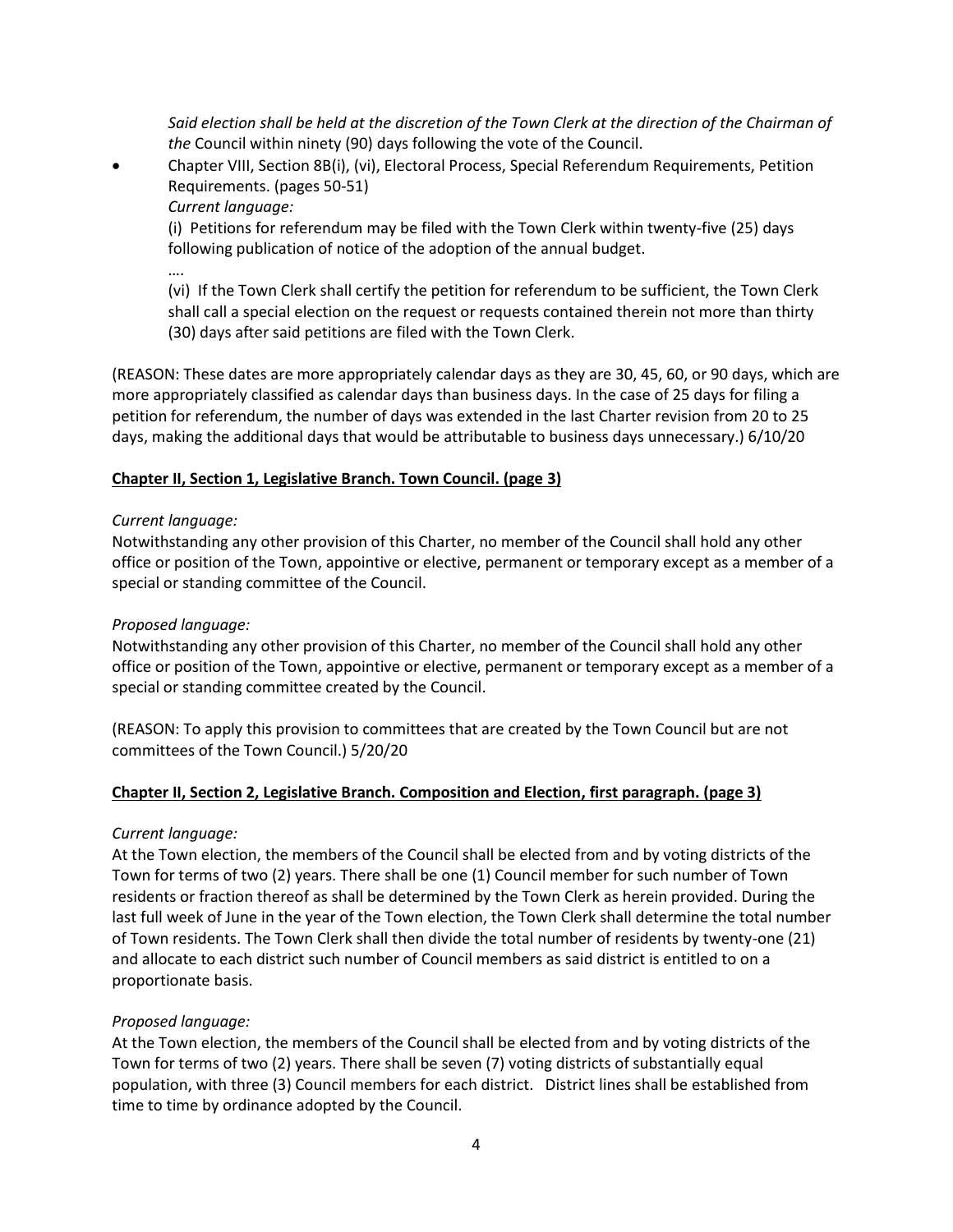(REASON: The Town Charter requires that the Town Council be composed of 21 members. In order to create voting districts of substantially equal populations with equal representation there are four possible district configurations: 1,3 7, or 21 districts. Commission members feel that the seven district option is the best of those configurations as it provides:

- 1. Equal representation for each district on Town Council (3 members/district)
- 2. Improves voter enfranchisement with more polling places in closer proximity to voters' homes
- 3. Substantially equal numbers of potential voters at each polling place reducing uneven wait times caused by unequal district sizes
- 4. Guarantees more equitable minority representation to improve parity in discussion (at least seven minority members of Town Council)
- 5. provides voters with more local representation on Council.) 5/20/20

### **Chapter II, Section 5A, Legislative Branch. Meetings. (page 4)**

### *Current language:*

Notice of meetings of the Council shall be published in a newspaper having a circulation within the Town not less than five (5) days prior to the meeting listing in said notice the agenda contained in the call.

### *Proposed language:*

Notice of meetings of the Council shall be, at a minimum, posted on the Town website not fewer than five (5) days prior to the meeting.

(REASON: Replaces publication of notice in a newspaper having a general circulation in the town with posting on the Town website.) 5/6/20

### **Chapter II, Section 5B, Legislative Branch. Meetings. (pages 4-5)**

### *Current language:*

• For all meetings, agendas and all supplemental materials will be posted on the town's official web site no less than 48 hours prior to the posted start time of the related meeting.

*Proposed language:*

• For all meetings, agendas and all non-privileged supplemental materials will be posted on the town's official website no less than 24 hours prior to the posted start time of the related meeting.

(REASON: To bring the Charter in line with the Freedom of Information Act, "non-privileged" language added to clarify that privileged documents, such as those to be discussed in executive session, need not be posted, and documents must be posted at least 24 hours prior to meetings.) 4/22/20, 5/6/20

*Current language:*

• Minutes of all meetings will be posted on the town's official website by the end of the seventh business day following the date the meeting ends.

*Proposed language:*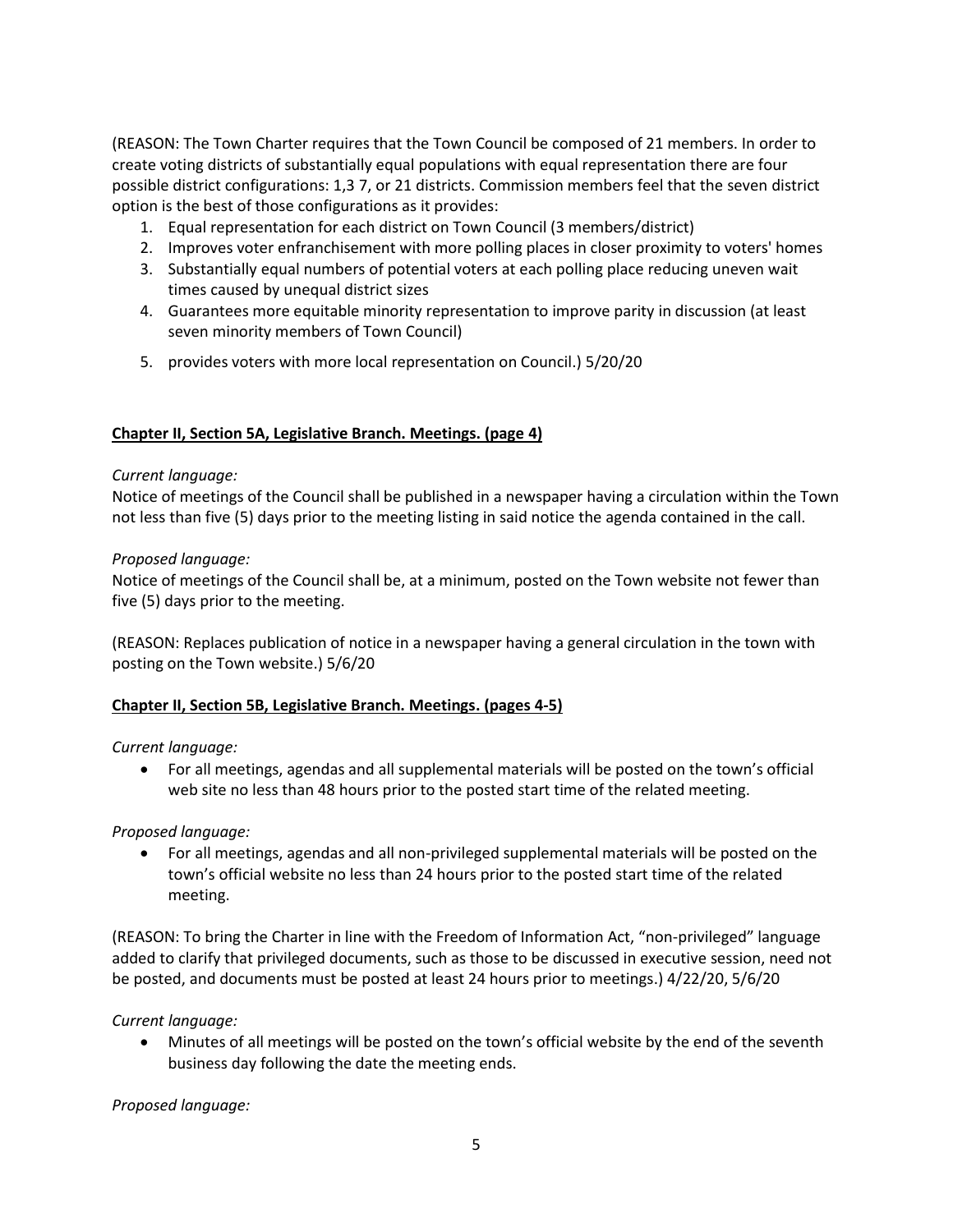• Minutes of all meetings will be posted on the town's official website by the end of the seventh day following the date the meeting ends.

(REASON: To bring the Charter in line with the Freedom of Information Act, minutes must be posted within seven calendar days rather than business days.) 4/22/20

### **Chapter II, Section 6, Legislative Branch. Adoption of Legislation. (page 5)**

### *Current language:*

Unless such legislative action shall be designated emergency legislation as provided herein, or shall specify a later effective date, it shall become effective on the fifteenth  $(15<sup>th</sup>)$  day following publication, except with reference to the annual budget which shall become effective as hereinafter provided.

## *Proposed language:*

Unless such legislative action shall be designated emergency legislation as provided herein, or shall specify a later effective date, it shall become effective on the fifteenth  $(15<sup>th</sup>)$  day following posting on the town website, except with reference to the annual budget which shall become effective as hereinafter provided. The fifteen (15) day period shall not apply to appointments made of members of Boards, Commissions, and Committees. Such appointments shall become effective immediately upon posting on the town website.

(REASON: To provide for posting on the town website rather than publication in the newspaper, and to eliminate the waiting period for appointments to become effective in order to fill seats on boards, commissions, and committees more quickly.) 5/6/20, 5/13/20

### **Chapter II, Section 7, Legislative Branch. Emergency Legislation and Appointments. (page 5)**

### *Current language:*

Any legislative action designated to be a public emergency measure shall become effective immediately upon publication, but shall be subject to rejection, or approval as provided in chapter VIII, Section 7.

#### *Proposed language:* **Section 7. Emergency Legislation.**

….Any legislative action designated to be a public emergency measure shall become effective immediately upon posting on the town website, but shall be subject to rejection, or approval as provided in chapter VIII, Section 7.

(REASON: To provide for posting on the town website rather than publication in the newspaper and to clarify the title of the section.) 5/6/20

# **Chapter II, Section 8, Legislative Branch. Publication of Adopted Legislation. (pages 5-6)**

*Current language:*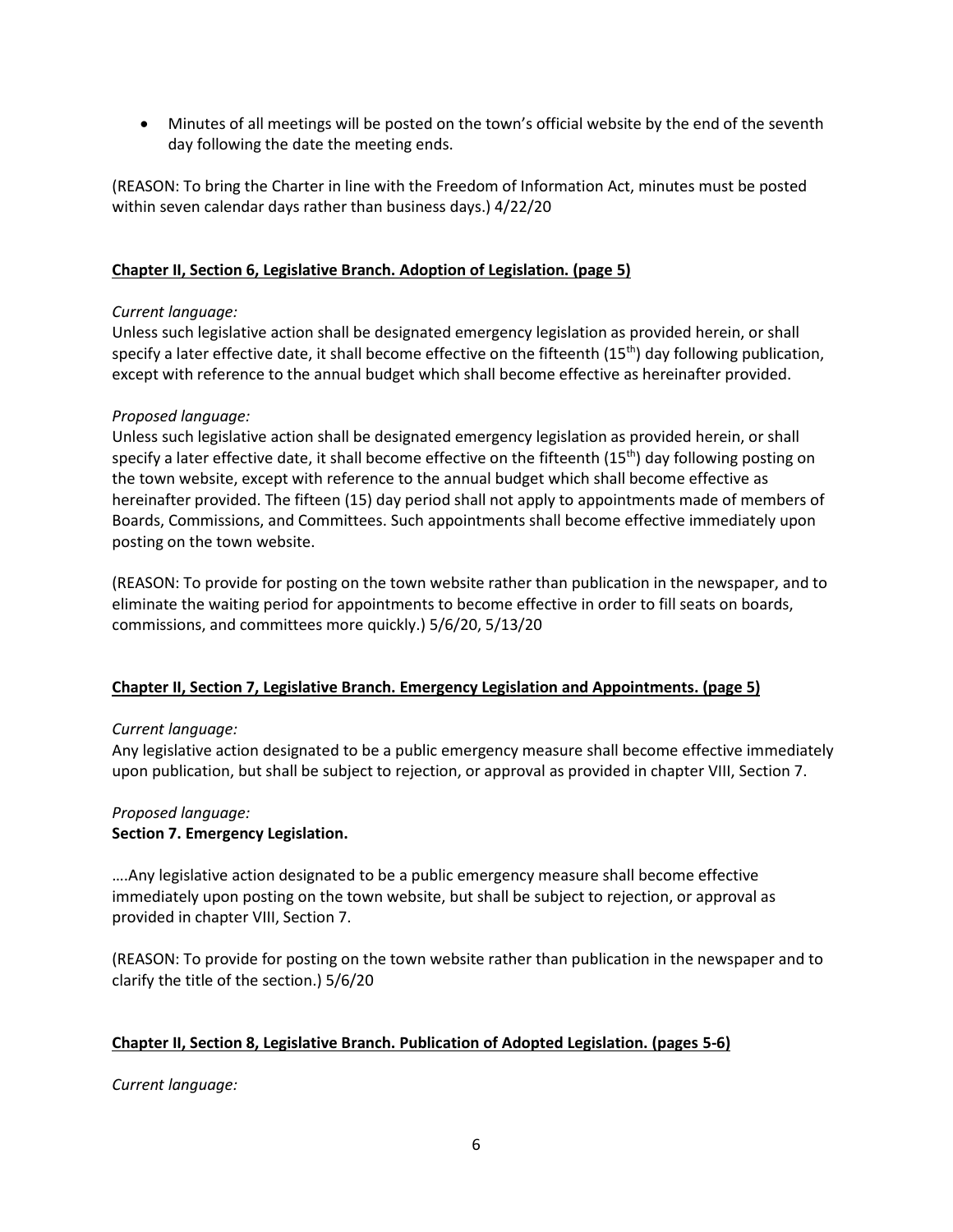Within five (5) days after final passage, as provided in section 6 of this chapter, the Town Clerk shall transmit for publication in a newspaper, having a circulation within the Town, a notice that such legislation is on file in the Office of the Town Clerk and is available for examination.

# *Proposed language:* **Posting of Adopted Legislation.**

Within five (5) days after final passage, as provided in section 6 of this chapter, the Town Clerk shall transmit for posting on the town website, a notice that such legislation is on file in the office of the Town Clerk and is available for examination.

(REASON: To provide for posting on the town website rather than publication in the newspaper and to clarify the title of the section.) 5/6/20

# **Chapter III, Section 3, Executive Branch. Absence, Disability, Vacancy, etc. (pages 7-9)**

# *Current language:*

A. In the event of his/her disability, personal emergency or temporary absence, the First Selectman may, by letter filed with the Town Clerk, appoint the Town Treasurer or the Chairman of the Town Council in the event that the Town Treasurer cannot or will not serve, to perform the duties of and serve as acting First Selectman. In the event that the First Selectman fails to do so, the Town Council may make said appointment by resolution. The Town Council shall in any event make said appointment if the First Selectman shall be absent from his/her duties for more than thirty (30) consecutive days.

B. The Office of First Selectman shall be deemed vacant if the First Selectman dies, retires, resigns, becomes ineligible to serve, or removes from the town. In any such event the Town Council shall within fifteen (15) days thereafter at a meeting duly warned for said purpose, fill the vacancy for the unexpired portion of the term, by majority vote of the total Town Council members, provided, however, that the Town Clerk shall forthwith warn a special election to fill the vacancy if either (1) the Town Council fails to fill the vacancy within said period, or (2) within ten (10) days after the Town Council shall have filled the vacancy, a petition for a special election shall be filed by a number of town electors equal to at least five (5) percent of those who voted for the office of First Selectman in the preceding Town election. Such petition shall be filed and certified in the manner provided herein for the filing and certifying of referendum petitions.

C. Such special election shall be held on a day to be prescribed by the Town Council which day shall be not earlier than the ninetieth (90th) day and not later than the one hundredth (100th) day following the day of such warning. Until the result of said special election shall have been determined, the Town Treasurer shall serve as acting First Selectman. If the vacancy occurs within six (6) months of the end of the First Selectman's term, no proceeding shall be had to fill the vacancy and the Town Treasurer shall become the First Selectman and serve as First Selectman until the expiration of the First Selectman's term. In the event the Town Treasurer declines to serve, the Town Council shall fill the vacancy.

Any appointments made by the Acting First Selectman shall expire at the end of the Acting First Selectman's term, unless state law requires otherwise.

# *Proposed language:*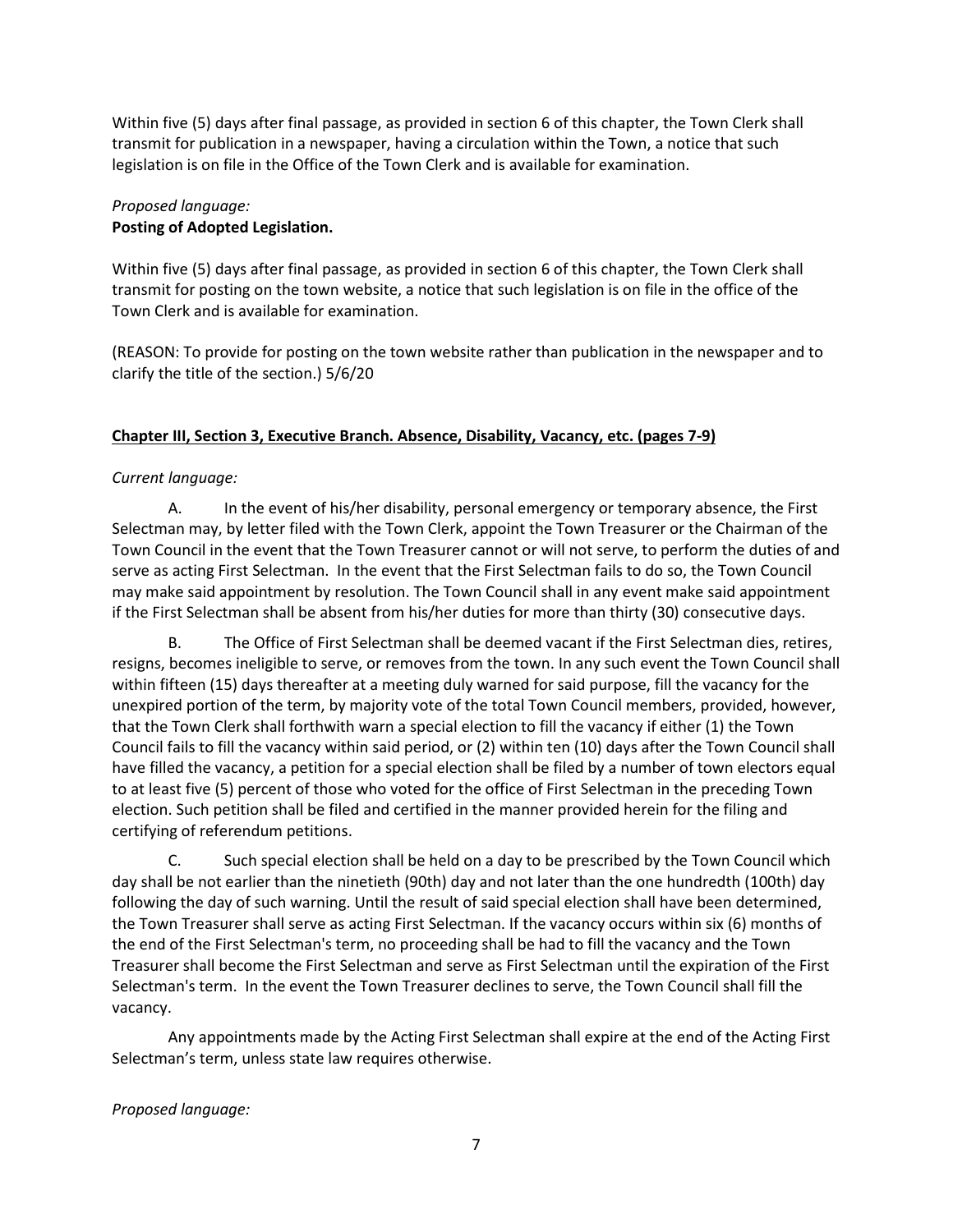A. In the event of a temporary absence of 30 calendars days or less, the First Selectman may, by letter filed with the Town Clerk, appoint the Town Treasurer as Acting First Selectman. In the event the Town Treasurer is unable or unwilling to serve, the First Selectman may, by letter to the Town Clerk, appoint the Chairman of the Town Council as Acting First Selectman. The Acting First Selectman shall have all the powers and duties of the First Selectman except that unless otherwise required by law, the Acting First Selectman shall neither make any appointments to any Board or Commission nor sign any agreements binding the Town nor hire or fire any employees that serve the Town at the pleasure of the First Selectman.

B. The Office of the First Selectman shall be deemed Vacant upon the occurrence of any of the following:

1. Death of the First Selectman.

2. The retirement or resignation of the First Selectman.

3. If the First Selectman ceases to have a principal residence in the Town.

4. If the First Selectman is, as determined by the Town Council, absent from office, for any reason, for a continuous period of not fewer than 90 calendar days. Vacation time shall not be considered in determining the period of absence.

C. In the event that the Office of the First Selectman becomes vacant as defined in Section 3 B, the Council shall call for a Special Election to fill the remainder of the term of the outgoing First Selectman. Such Special Election shall be held in compliance with state statute.

D. During the period beginning with the Office of the First Selectman becoming Vacant and ending with the swearing in of a new First Selectman, the Town Treasurer shall become Acting First Selectman. In the event the Town Treasurer is unwilling or unable to perform the duties of Acting First Selectman, the Chairman of the Town Council shall become Acting First Selectman. In the event neither the Treasurer nor the Chairman of the Town Council is willing and able to serve, the Town Council shall, by a vote of 2/3rds of the members present and voting, appoint an Acting First Selectman who shall be a resident and elector of the Town. The Acting First Selectman shall have all the powers and duties of the First Selectman except that unless otherwise required by law, the Acting First Selectman shall not sign any contracts binding the Town for a period exceeding his term as Acting First Selectman. Any appointments made by the Acting First Selectman shall expire at the end of the Acting Selectman's term, unless state law requires otherwise.

If a vacancy occurs within a period of six months or less from the date of a regularly scheduled election for the Office of First Selectman, there shall be no Special Election and the Acting First Selectman shall fill the remaining portion of the term of office.

(REASON: The current Charter has language regarding succession, both temporary and permanent, for a sitting First Selectman. The Committee operating under the principle of clarity with respect to processes, recommends changing the language so that it provides a clear and unambiguous process.) 5/13/20

# **Chapter III, Section 6G, Executive Branch. Department of Finance. Purchasing contracts and expenditures. (pages 12-14)**

### *Current language:*

(ii) Before any purchase is made or any contract for insurance, public work or services, other than professional services, involving an expenditure of more than one thousand dollars (\$1,000.00), is let, said purchasing authority shall procure quotes from at least three (3) sources, whenever practicable,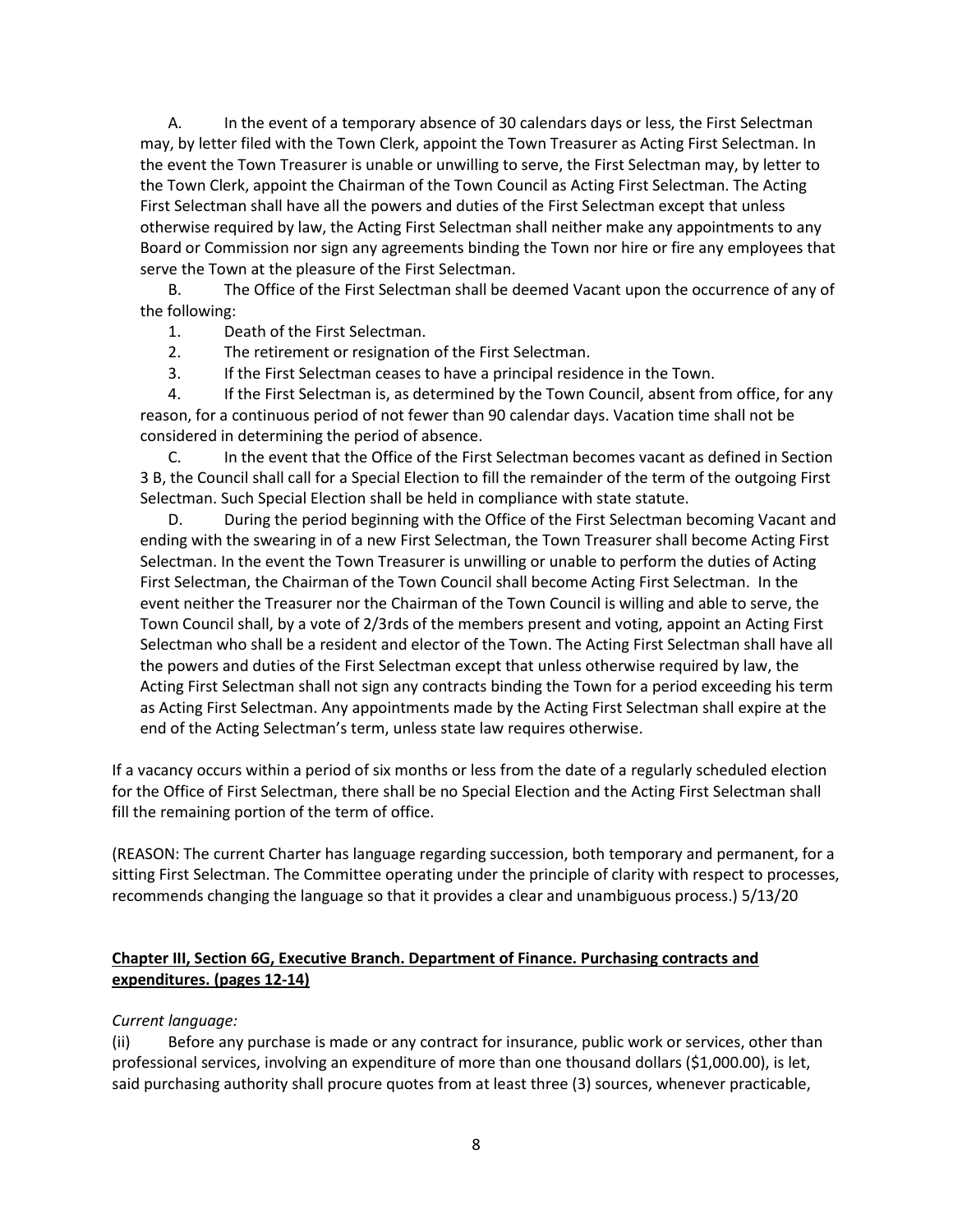and such quotes shall be open to any bidder who shall conform to the regulations which may be imposed by said purchasing authority when the quotes are requested.

(iii) If any purchase or any such contract involves the expenditure of ten thousand dollars (\$10,000.00), or more, the purchasing authority shall invite sealed bids or proposals, by causing to be published and advertised therefor in a newspaper having a substantial circulation in the town, at least ten (10) days prior to the opening of said bids. Purchases shall be made from and contracts let to the lowest, responsible, qualified bidder thereon, or if there be two (2) or more responsible bidders who submit bids which are equal and lowest, to one (1) of the lowest responsible bidders, provided however that the right to reject and to waive any informalities in all bids or proposals shall be reserved, which reservations shall be set forth in such advertisement. This subsection shall apply to the construction of any public buildings and to other public improvements.

The foregoing requirements under (ii) and (iii) as to bids may be waived after the purchasing authority has obtained the written approval of the First Selectman in any case in which compliance with this subsection shall be deemed to be impractical or not in the best interest of the town. The record of any purchase made pursuant to such a waiver shall include a copy of the waiver, which shall contain a statement of the reasons therefor, and shall be kept on file in the office of the purchasing authority where it shall be open to public inspection.

(iv) No purchase shall be made from nor shall services (other than services as an officer, agent, or employee of the town) be secured from any officer or employee of the town, or from any partnership or corporation in which such officer or employee is a partner or officer, or holds a substantial interest, unless such relationship and the fact that such purchase is contemplated shall be made known in writing to the agency making such purchase, and notice thereof posted, for at least five (5) days before such purchase be made, in the office of the agency making such purchase and in a public place in the town hall.

(v) Purchase requisitions and contracts for public work or other services covered by this section shall not be valid without the endorsement of the purchasing authority. The purchasing authority shall endorse a requisition or contract only after he/she has examined the same and found that it conforms to the requirements of this section and that there is a sufficient unencumbered balance of an applicable appropriation to pay the same. The purchasing authority shall record the amount of the requisition or contract as an encumbrance against the appropriation from which it is to be paid. If, by making any contract or purchase, the budget allowance of the department, commission or board requesting same shall be exceeded, the purchase shall not be made. The purchasing authority shall promptly notify the Board of Finance and such contract or purchase may thereafter be authorized in accordance with and subject to the limitations of this Charter.

(vi) Except for emergencies that threaten the immediate health, safety and well-being of town residents, spending by all town entities will be at a rate consistent with the nature of the appropriation.

(vii) No one vendor shall be allowed to receive more than one (1) bid waiver in any three (3) year period. Bid waivers in excess of \$500,000 must receive Town Council approval by a 2/3 majority vote of the entire Town Council.

(viii) Upon change of administration, no contract may be signed from the date of the election to the installation of new officers unless authorized by 2/3 of the Town Council present and voting.

### *Proposed language:*

(ii) The Town's Purchasing Policy shall include, among other provisions, requirements for competitive bidding for the award of contracts or purchases of property by any department, office, agency, board or commission of the town, including the Board of Education. The Town Council shall establish (a) a range of value for contracts and purchases for which not fewer than two (2) written quotes or proposals shall be required, and (b) a threshold of value for contracts and purchases over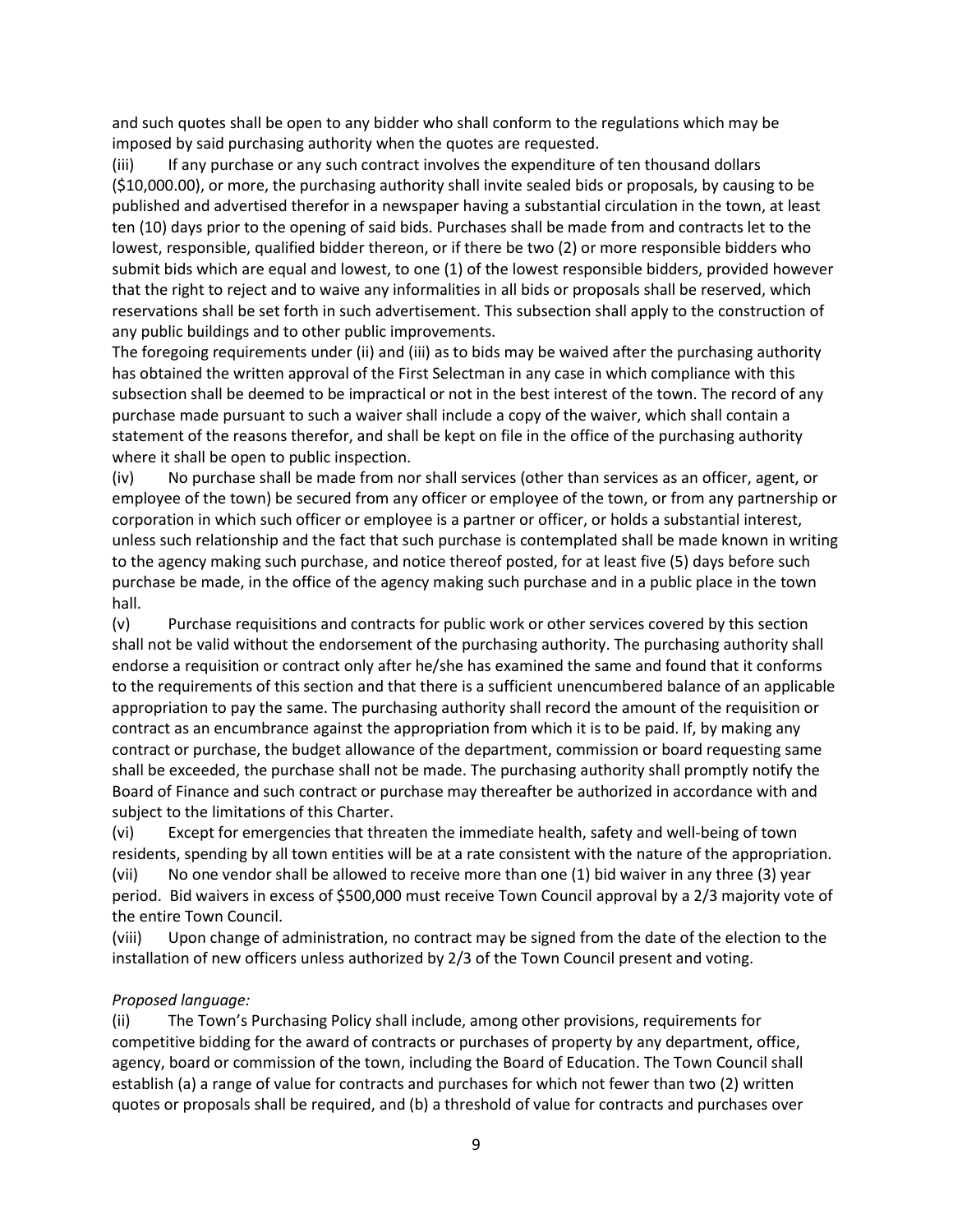which sealed bidding shall be required. Any threshold of value established by the Town Council pursuant to clause (b) of the preceding sentence shall be consistent with applicable provisions of the General Statutes.

(iii) Upon change of administration, no purchasing contract may be signed from the date of the election to the installation of new officers unless authorized by 2/3 of the Town Council present and voting.

(REASON: Chapter III, Section 6G, clauses (ii) through (vii) of the current Charter include certain provisions—including procurement of multiple bids, sealed competitive bidding, conflicts of interest, bid waivers, and purchasing authority approval—that are set forth in the Town of Trumbull Purchasing Policy and Procedures (the "PPP"). The Commission believes the deleted provisions are better suited for, and should remain in, the PPP. New clause (ii) ensures that future editions of the PPP will include, at a minimum, multiple bids and competitive sealed bidding at such thresholds as may be adopted by the Town Council.) 5/27/20

## **Chapter III, Section 15, Executive Branch. Bonds. (pages 18-19)**

### *Current language:*

### **Bonds.**

The First Selectman, Town Clerk, Assistant Town Clerk, Director of Finance, Treasurer, Tax Collector, Director of Public Works, and Building Official, and such other officers and employees as may be required to do so by statute or by action of the Town Council, shall, before entering upon their duties, execute a bond for the faithful performance of their duties, in form and amount as prescribed by law, and if not otherwise provided for, then in an amount prescribed by the First Selectman and form approved by the Town Attorney, and file the same with the Town Clerk. Nothing herein shall be deemed to preclude blanket fidelity bonds. Premiums on such bonds shall be paid by the town.

### *Proposed language:*

### **Bonds and Employee Dishonesty Coverage.**

Any Town officials as may be required by the General Statutes shall, before entering upon their duties, execute a bond for the faithful performance of their duties, in form and amount as prescribed by law, and if not otherwise provided for, then in an amount prescribed by the First Selectman and form approved by the Town Attorney, and file the same with the Town Clerk. Nothing herein shall be deemed to preclude blanket fidelity bonds. Premiums on such bonds shall be paid by the town. The Town shall purchase Crime and Fidelity insurance Coverage which covers Town Official and Town Employee Dishonesty in amounts deemed appropriate by the Director of Finance. The Board of Education shall be covered as an additional insured on said coverage.

(REASON: This change is recommended to bring the charter into conformity with the actual practice in Trumbull and other communities in the area. We believe it provides the Town with greater protection than does the language in the current charter. This change also clarifies the title of the section.) 5/27/20

### **Chapter IV, Section 2B, Adopting the Annual Budget. Duties of the Board of Finance. (page 21)**

*Current language:*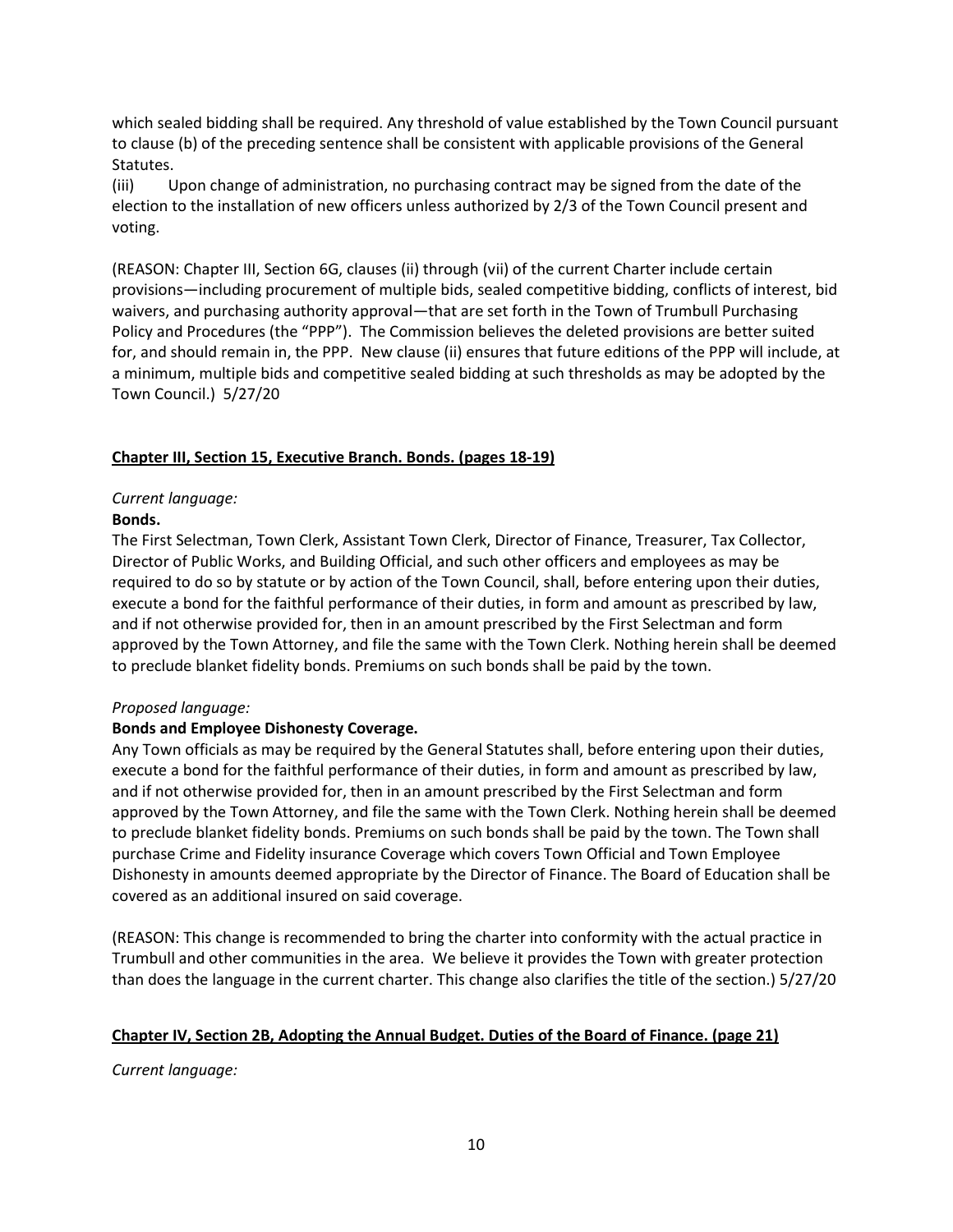The Board of Finance shall, at least five (5) calendar days prior to the hearing provided in chapter IV, section 2 A, cause to be published in a newspaper having a general circulation in the Town, as well as the Town's website, the budget proposed by the First Selectman including in parallel columns, for each item, the sum budgeted for the current fiscal year and the sum requested by each department or division for the next fiscal year, the sum proposed by the First Selectman and also the estimated tax rate.

## *Proposed language:*

The Board of Finance shall, at least five (5) calendar days prior to the hearing provided in chapter IV, section 2 A, cause to be, at a minimum, posted on the Town website, the budget proposed by the First Selectman including in parallel columns, for each item, the sum budgeted for the current fiscal year and the sum requested by each department or division for the next fiscal year, the sum proposed by the First Selectman and also the estimated tax rate.

(REASON: Replaces publication in the newspaper with posting on the town website.) 5/6/20

## **Chapter IV, Section 3A, Adopting the Annual Budget. Duties of the Town Council. (page 22)**

### *Current language:*

At least five (5) days prior to said hearing, the Town Council shall cause to be published, in a newspaper having a general circulation in the Town, as well as the Town's website, a notice of the public hearing together with a summary of the budget recommended by the Board of Finance showing proposed expenditures, anticipated revenues by major sources together with the amount of revenue to be raised by general taxation.

# *Proposed language:*

At least five (5) calendar days prior to said hearing, the Town Council shall cause to be, at a minimum, posted on the Town website, a notice of the public hearing together with a summary of the budget recommended by the Board of Finance showing proposed expenditures, anticipated revenues by major sources together with the amount of revenue to be raised by general taxation.

(REASON: Replaces publication in the newspaper with posting on the town website.) 5/6/20

# **Chapter V, Section 2D(ii) and (iii), Appropriations from the General Fund and the Capital and Nonrecurring Fund During the Course of the Fiscal Year. (pages 24-25)**

Current language:

Any action by the Board of Finance on any such matter shall go to the Town Council for review and action as hereinafter set forth if the same involves:

….

(ii) An appropriation from the general fund for a sum in excess of two thousand dollars (\$2,000.00); or

(iii) If the same involves an appropriation from the general fund to any department which has received supplemental appropriations from the general fund during the course of any fiscal year the sum total of which is in excess of the sum of ten thousand dollars (\$10,000.00); or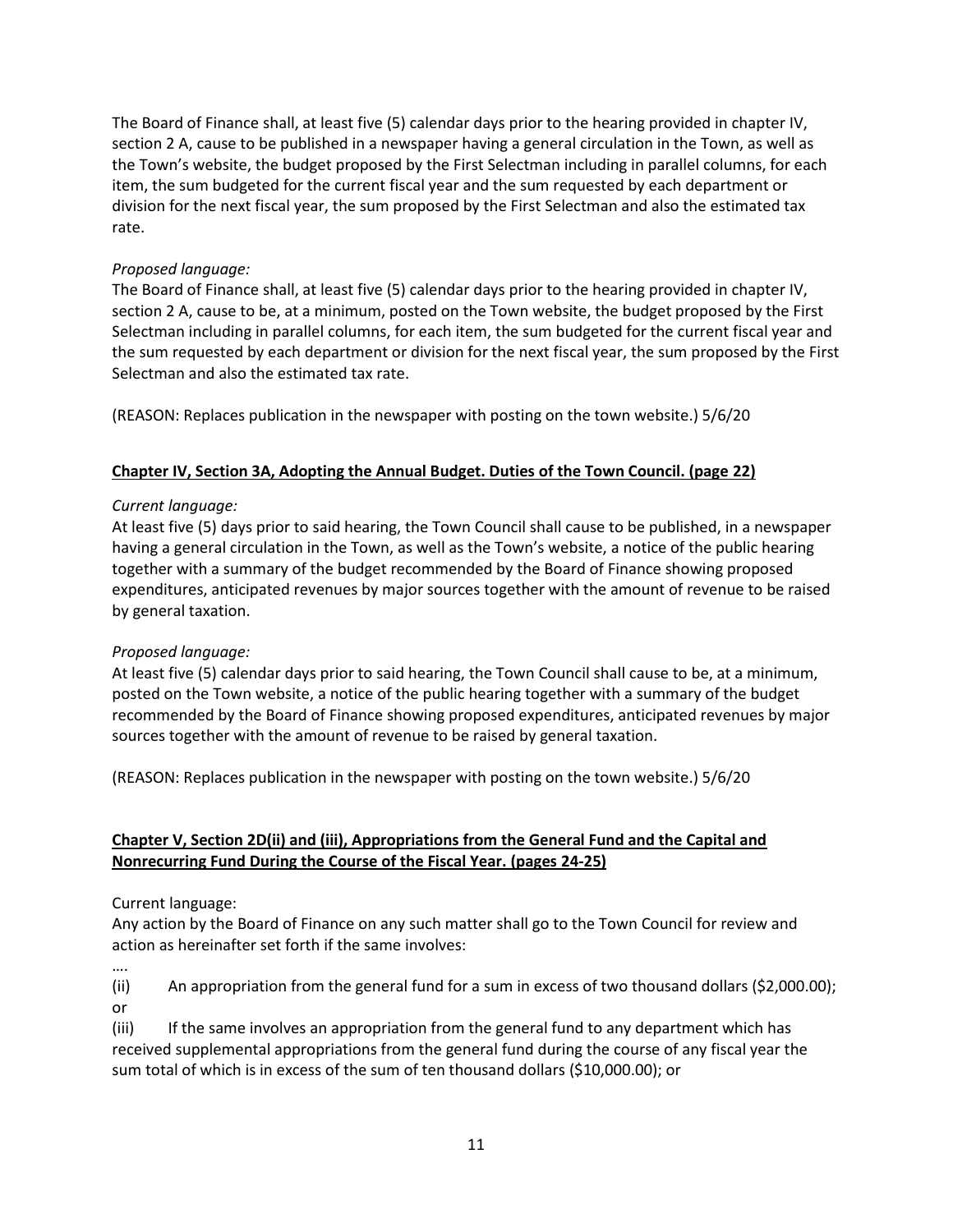Proposed language:

Any action by the Board of Finance on any such matter shall go to the Town Council for review and action as hereinafter set forth if the same involves:

…. (ii) An appropriation from the general fund for a sum in excess of ten thousand dollars (\$10,000.00); or

(iii) If the same involves an appropriation from the general fund to any department which has received supplemental appropriations from the general fund during the course of any fiscal year the sum total of which is in excess of the sum of twenty thousand dollars (\$20,000.00); or

(REASON: The dollar amounts in this provision have been the same since at least 1981. The Commission believes they should be adjusted upwards to reflect inflation since that time.) 6/17/20

# **Chapter VII, Section 1A, Boards and Commissions. Board of Finance. Composition and election. (page 27)**

*Current language:* (None.)

## *Proposed language:*

There shall be at least one (1) alternate member from the Democratic party and one (1) alternate member from the Republican party.

(REASON: The current Charter provides the Board of Finance with three (3) alternate members. The Commission is not recommending any change to the number of alternates. Operating under the principles of fairness and balance, the Commission is recommending the language be added to the Charter requiring each major party to have at least one alternate of their party. This will minimize politics in the selection of alternates and ensure that each major party has at least one alternate from their party that can stand in their place in the event of an absence.) 5/20/20

### **Chapter VII, Section 3, Boards and Commissions. Board of Education. (pages 27-28)**

### *Current language:*

A. *Composition and election*. Except as provided herein, the Board of Education shall continue as established, subject to and pursuant to the General Statutes, consisting of seven (7) resident electors, six (6) of whom shall be elected for terms of four (4) years, and one (1) of whom shall be elected for a term of two (2) years. Commencing with the election occurring in November 2015, the Board of Education shall consist of seven (7) members, who shall be elected to concurrent two (2) year terms.

B. *Minority representation and voting.* In accordance with section 9-167a of the Connecticut General Statutes, not more than five (5) members of the Board of Education shall be members of the same political party. Notwithstanding the provisions of Chapter VIII, Section 4 of this Charter, electors may vote for up to seven (7) candidates for the Board of Education.

C. *Transition election.* At the election occurring in November 2013, four (4) members shall be elected for terms of two (2) years, and electors may vote for up to four (4) candidates. At the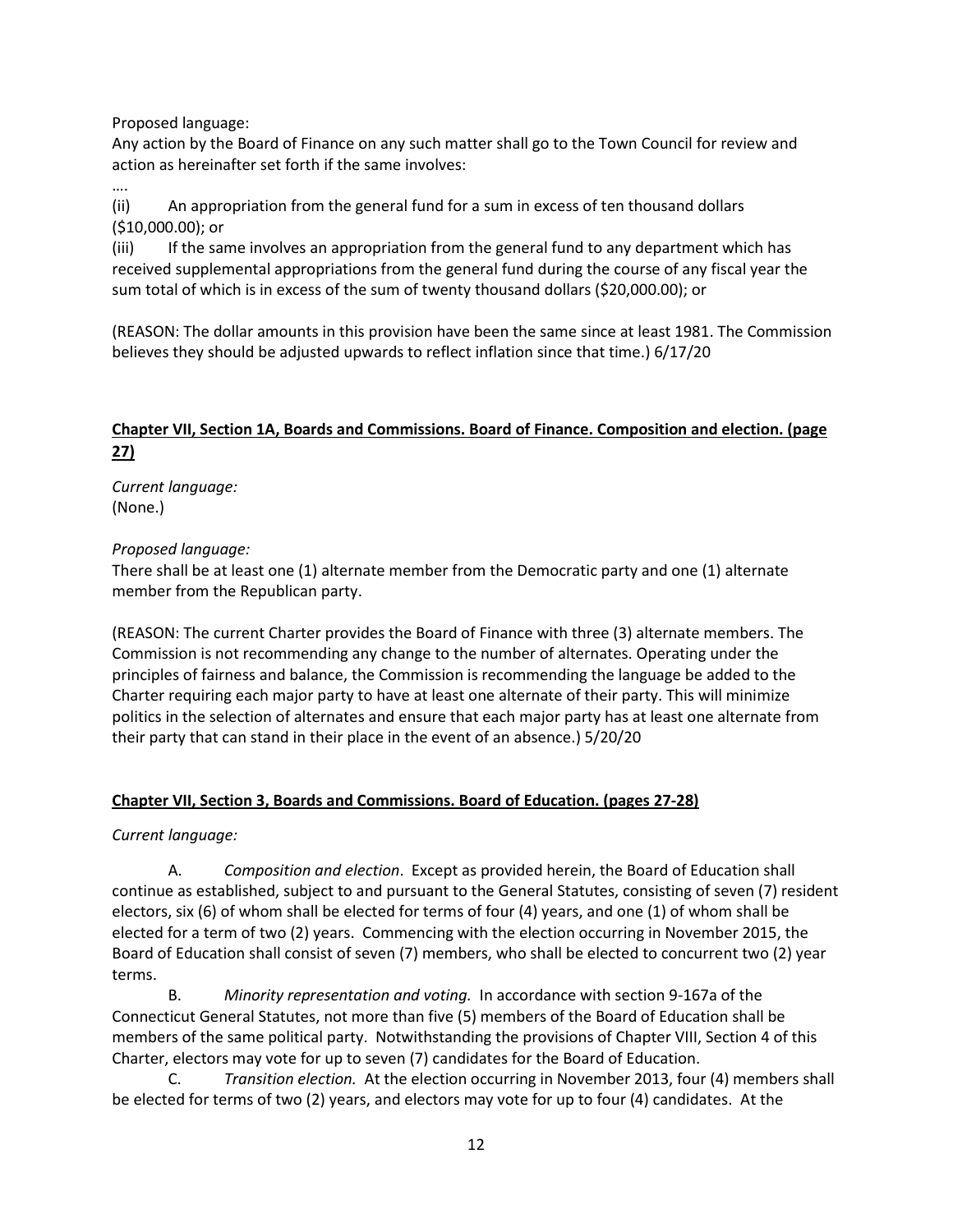election occurring in November 2015 and thereafter, all seven (7) members of the Board of Education shall be elected for concurrent terms of two (2) years.

D. *Powers and duties.* The Board of Education shall have all the powers and duties conferred or imposed by law on boards of education.

# *Proposed language:*

A. *Composition and Election*. The Board of Education shall continue as established, subject to and pursuant to the General Statutes, consisting of seven (7) members, each of whom shall be elected for a two (2) year term. Commencing with the 2021 election, the Board of Education shall be composed of eight (8) members.

Each political party may nominate candidates for election as members of the Board of Education as provided in Section 9-204a of the General Statutes, provided however that not more than one-half (1/2) of the total membership shall be registered with the same political party.

In the 2021 election, four (4) members shall be elected for a two (2) year term. Not more than one-half (1/2) of those members elected shall be registered with the same political party. In the 2021 election, four (4) members shall be elected for a four (4) year term. Not more than one-half (1/2) of those members elected shall be registered with the same political party.

Commencing with the 2023 election, all members shall be elected for a four (4) year term.

B. *Powers and Duties.* The Board of Education shall have all of the powers and duties conferred or imposed by the General Statutes on Boards of Education.

(REASON: Prior to charter revision in 2003 the Town had a six member Board of Education, with not more than three members from any political party. This change is recommended in order to return to a less political Board of Education. One change is to increase to an eight-member board, which is recommended due to the heavy workload of board members. By creating four year terms, with half the board turning over at each municipal election, we believe that it will provide for greater continuity which will be a benefit to our educational system.) 5/20/20; 6/10/20

# **Chapter VII, Section 8A, Boards and Commissions. Police Commission. Composition and appointment. (page 30)**

# *Current language:*

The Town shall have a Police Commission which shall consist of six (6) members who shall be appointed by the First Selectman for a term of three (3) years, two (2) of which terms shall expire each year. The First Selectman shall be a member of said Commission, ex officio, but shall have no vote in the proceedings of said Commission except in case of a tie vote of the entire membership of the Commission.

# *Proposed language:*

The Town shall have a Police Commission, which shall consist of five (5) members who shall be recommended by the First Selectman and appointed by the Town Council. The terms of members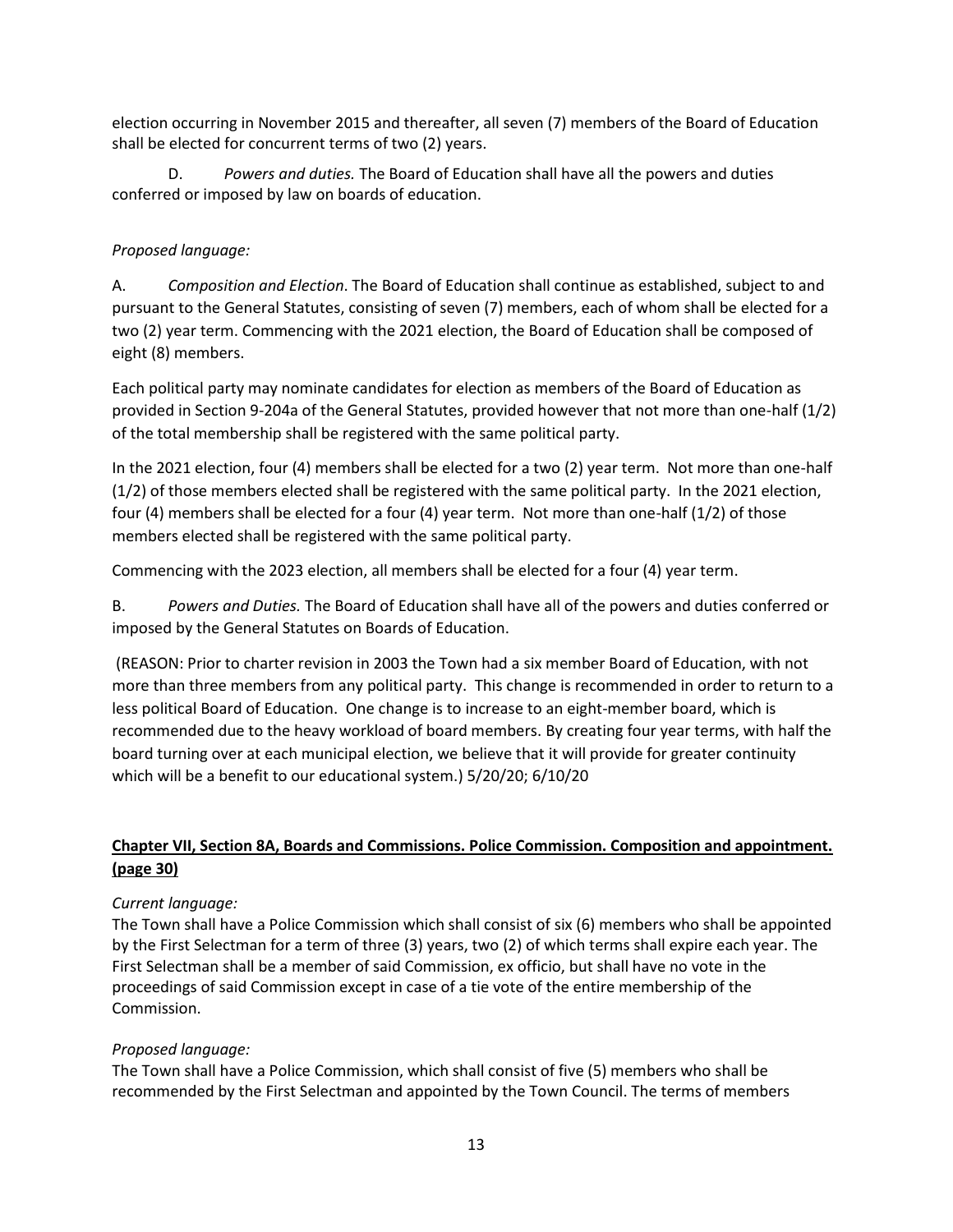serving on the Police Commission as of November, 2020 shall not be changed. If the seat of a member serving as of November, 2020 becomes vacant, the vacancy shall be filled by the Town Council, upon recommendation of the First Selectman, for the balance of that term. One member shall be appointed as of the first Monday of December, 2020, whose term shall be for five (5) years. Two members shall be appointed as of the first Monday in December, 2021, one of whose terms shall be for two (2) years and the other for five (5) years. Two members shall be appointed as of the first Monday in December, 2022, one of whose terms shall be for two (2) years and the other for five (5) years. Thereafter, all appointments shall be for a term of five (5) years.

(REASON: State statute provides that municipal police commissions shall consist of three, five, or seven members who are appointed by the legislative body of the town. This change conforms Trumbull's Police Commission to what is required by statute. To reduce the number of commissioners from six members with a three-year term to five members with a five-year term while maintaining the current commissioners, shortened terms are provided during a transition period.) 5/27/20; 6/10/20

# **Chapter VII, Section 11E, Boards and Commissions. Parks and Recreation Commission. Power to consider gifts. (page 33)**

## *Current language:*

The Commission shall consider the acceptance of gifts, donations, legacies or devises for park purposes, and recommend the acceptance or rejection thereof to the Town Council.

## *Proposed language:*

The Commission shall consider the acceptance of gifts, donations, legacies or devises for park and/or recreation purposes, and recommend the acceptance thereof to the Town Council.

(REASON: Addition of "and/or recreation" to clarify that gifts may be accepted for recreation purposes.) 4/29/20

# **Chapter VII, Section 17, Boards and Commissions. Ethics Commission. (pages 36-37)**

### *Current language:*

*B. Powers and duties.* The Ethics Commission shall have the following powers and duties:

(i) It shall recommend a code of ethics for adoption by the Town Council; and

(ii) It shall investigate any complaints and make a determination of whether or not there have been any violations of this Charter, ordinances of the Town, or of the code of ethics adopted by the Charter; and

(iii) It shall conduct such inquiries and proceedings as may be required and, thereafter, in appropriate cases, impose such sanctions as may be provided by the Town ethics code or by this Charter.

*C. Code of ethics.* The Town Council shall have the power and the duty to adopt, under its ordinance making power, and subject to the approval of the First Selectman required for ordinances, a code of ethics which shall, except as otherwise provided by law, by this Charter, govern the conduct of all elected and appointed Town officials and all Town employees. The code shall specify and designate ethical standards of conduct required of affected persons, prohibited activities, and the sanctions that may be imposed for violations of the code with the exception of those cases where violations of the code may also involve criminal violations in which cases the matters involved shall be referred to and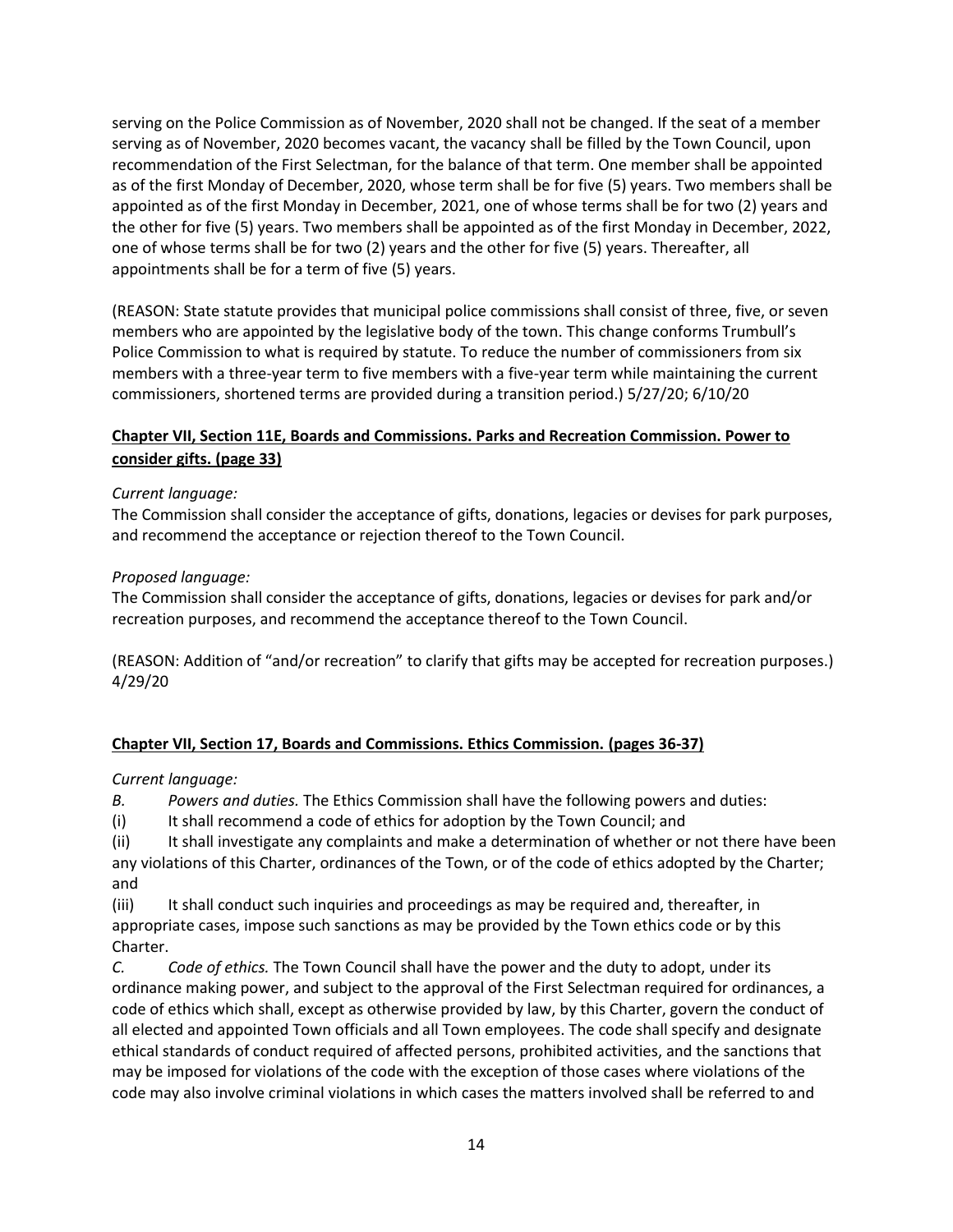reserved for appropriate criminal authorities. The power to investigate violations, to conduct hearings on any alleged violations, and to impose sanctions or otherwise enforce the code shall be vested in the Ethics Commission and in no other body or official of Town government.

*D. Procedure.* The Ethics Commission shall, in the conduct of its activities, adhere to the confidentiality requirements of the statute and also the Ethics Commission and shall observe the following procedural rules:

Any person charged with any violation:

(i) Shall be promptly notified, in writing, of the charges against him/her and the provision of ethics code or Charter claimed to have been violated;

(ii) Shall be entitled to a hearing on the charges against him/her to be held, at his/her option, in public or in private, not later than forty-five (45) days after the notification of charges, or at any later time agreed upon by the Commission and the person charged;

(iii) Shall be entitled to confront his/her accuser and to cross examine witnesses against him; and (iv) Shall be entitled to representation by counsel.

### *Proposed language:*

- *B. Powers and duties.* The Ethics Commission shall have the following powers and duties:
- (i) It shall recommend a code of ethics (a "Code") for adoption by the Town Council; and

(ii) It shall investigate any complaints and make a determination of whether or not, in the discretion of the Ethics Commission, there have been any material violations of this Charter, ordinances of the Town, or of the Code adopted by the Town Council; and

(iii) It shall conduct such inquiries and proceedings as may be required and, thereafter, in appropriate cases, impose such sanctions as may be provided by the Town ethics code or by this Charter.

C. *Code of ethics.* The Town Council shall have the power and the duty to adopt, under its ordinance making power, and subject to the approval of the First Selectman required for ordinances, a Code which shall, except as otherwise provided by law, by this Charter, govern the conduct of all elected and appointed Town officials and all Town personnel. For purposes hereof, "Town personnel" shall mean and include (i) all Town employees, (ii) members of the Board of Education and Board of Education employees, and (iii) members of all other Town Boards, Commissions, Committees and Authorities. The Code shall specify and designate ethical standards of conduct required of affected persons, prohibited activities, rules of procedure, and the sanctions that may be imposed for violations of the Code with the exception of those cases where violations of the Code may also involve criminal violations in which cases the matters involved, at the discretion of the Ethics Commission, may, be referred to the appropriate criminal authorities. The power to investigate violations, to conduct hearings on any alleged violations, and to impose sanctions or otherwise enforce the Code shall be vested in the Ethics Commission and in no other body or official of Town government.

D. *Procedure.* The Ethics Commission shall, in the conduct of its activities, adhere to the confidentiality requirements of Section 1-82a(a) through (e) of the Connecticut General Statutes, and the Code, as the same may be amended from time to time. The provisions of the Code notwithstanding, the respondent shall be afforded the opportunity to cross examine the complainant and witnesses against the respondent and, failing such opportunity, the Ethics Commission may, in its discretion, dismiss the complaint.

(REASON: In clause (ii) of Section 7B, the Commission is proposing that determinations of the Ethics Commission (the "EC") regarding ethical violations be governed by a materiality standard. Under clause (ii) as currently drafted, and the Town's Code of Ethics, when the EC receives an ethics complaint, it meets in executive session to determine whether to dismiss the complaint for lack of jurisdiction or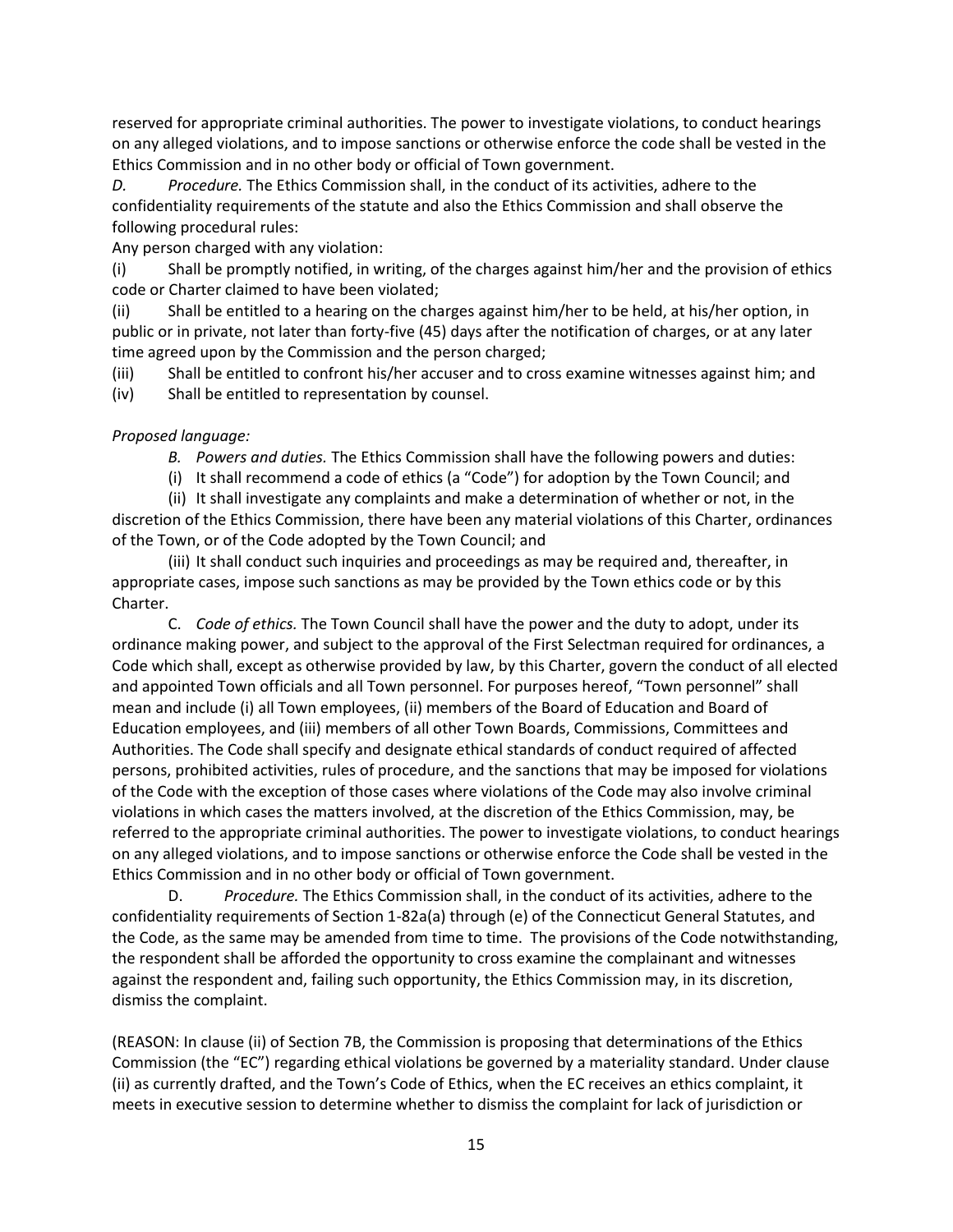probable cause. If it finds jurisdiction and probable cause, the EC must fully investigate and adjudicate the claim. If the EC finds that an ethical violation has been committed, it may or may not choose to impose a sanction. New clause (ii) will give the EC the discretion to dismiss a claim for lack of probable cause—and thus avoid a full investigation and adjudication—if it determines the alleged offense to be immaterial. In Section 7C, the term "Town personnel" is substituted for "Town employees" and defined to include Town employees, as well as members of Boards, Commissions, Committees and Authorities. The Commission believes that any referral by the EC of possible criminal violations to appropriate criminal authorities should be discretionary, rather than mandatory. In Section 7D, the Commission believes EC procedures should be set forth in the Town's Code of Ethics, rather than the Charter. However, the Commission strongly believes in the right of a respondent to cross examine a complainant and witnesses against the respondent. New Section 7D, which is not in the current version of the Code of Ethics, gives the EC the discretion to dismiss a complaint in which a respondent is not given the opportunity to confront his/her accusers.) 5/6/20

## **Chapter VII, Section 21, Boards and Commissions. Commission on Aging. (pages 38-39)**

*Current language:*

[None.]

*Proposed language:*

## **SECTION 21. Commission on Aging.**

- A. *Composition and appointment.* The Town shall have a Commission on Aging, which shall consist of eight (8) members appointed by the First Selectman for a term of two (2) years. No fewer than four (4) members shall be age 55 or older. No more than five (5) members shall be members of the same political party.
- B. *Duties in general.* The Commission shall study the conditions and needs of older adults in the community in relation to housing, economics, employment, health, recreation and other matters. It shall analyze the services for older adults provided by the community, both by public and private agencies, and shall make recommendations to the Town Council regarding the development and integration of public and private agencies, in cooperation with state and other services to the extent possible. The Commission shall also act as an advisory body to the Director of the Senior Center. The Commission shall have all the powers and duties conferred or imposed by the General Statutes and the ordinances of the Town.
- C. *Transition*. All members of the Senior Citizen Commission as of November 2020 shall be deemed members of the Commission on Aging and shall serve the remainder of their current terms.

(REASON: The Municipal Code currently provides for a Senior Citizen Commission. This commission, which deals with issues pertaining to a large segment of Trumbull's population, many of whom are isolated from the community, is important enough to warrant being included in the Charter. The recommended provision, including a new commission name, was drafted with input from the current chair of the Senior Citizens Commission and the Senior Center Director.) 6/10/20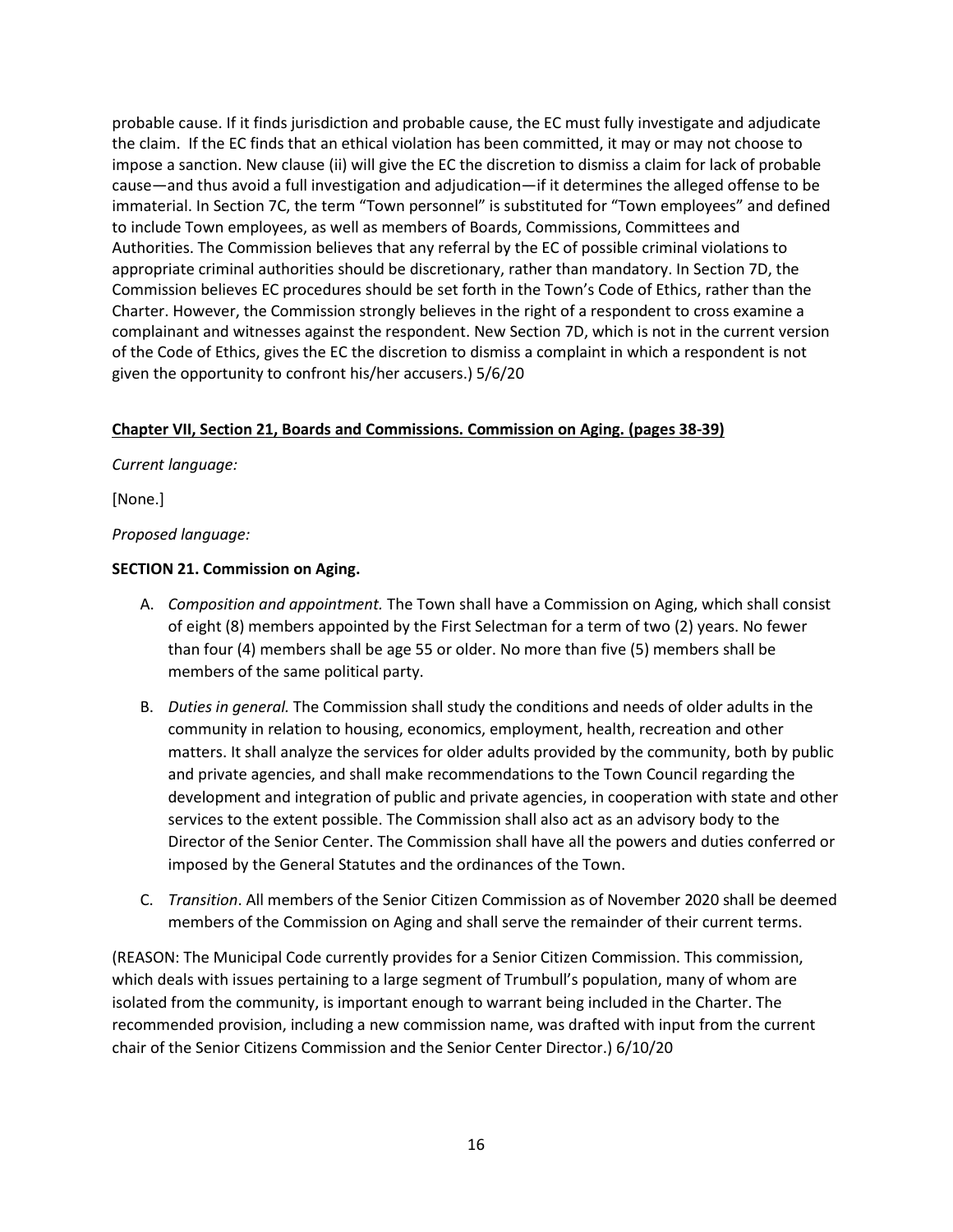## **Chapter VII, Section 22, Boards and Commissions. Commission on Youth. (page 39)**

*Current language:*

[None.]

*Proposed language:*

## **SECTION 22. Commission on Youth.**

- A. *Composition and appointment.* The Town shall have a Commission on Youth consisting of six (6) members appointed by the First Selectman for a term of two (2) years. No more than four (4) members shall be members of the same political party. The Commission shall have two nonvoting youth members appointed by the First Selectman for a term of one (1) year.
- B. *Duties in General.* The purpose of the Commission on Youth is to advise and assist the First Selectman with developing, planning, coordinating and/or conducting programs and/or activities that address the health, social, employment and general welfare needs of the youth of the Town of Trumbull. Such programs and activities shall avoid unnecessary duplication of those provided by public and private agencies. The Commission shall act as an advisory body to the Director of Parks and Recreation and any other Town department, except the Board of Education, charged with providing services and programs to the youth of our Community. The Commission shall act as an advocate for youth programs and expenditures before the Board of Finance and the Town Council during budget preparation. The Commission shall have all the powers and duties conferred or imposed by the General Statutes and the ordinances of the Town.

(Reason: The Youth Commission was eliminated from the Charter in 2011. The Charter Revision Commission believes that it is important to add this commission back into the Charter to address the needs of Trumbull youth. It is an advisory commission only.) 6/10/20

### **Chapter VII, Section 23, Boards and Commissions. Official conduct. (page 40)**

*Current language:* [None.]

### *Proposed language:*

D. *Removal of Appointees.* The appointing authority may remove any member of an appointed commission or board for failing to participate in at least fifty percent (50%) of the meetings in a fiscal year or failing to participate in three (3) consecutive meetings.

(REASON: This change provides a mechanism for removal of an appointed, but not elected, member of a board, commission, or committee when that member does not meet a minimum attendance standard. Removal is discretionary and not mandatory to account for potential issues such as illness or other hardship of a member.) 4/29/20

# **Chapter VII, Section 24, Boards and Commissions. Public meetings and records. (page 41)**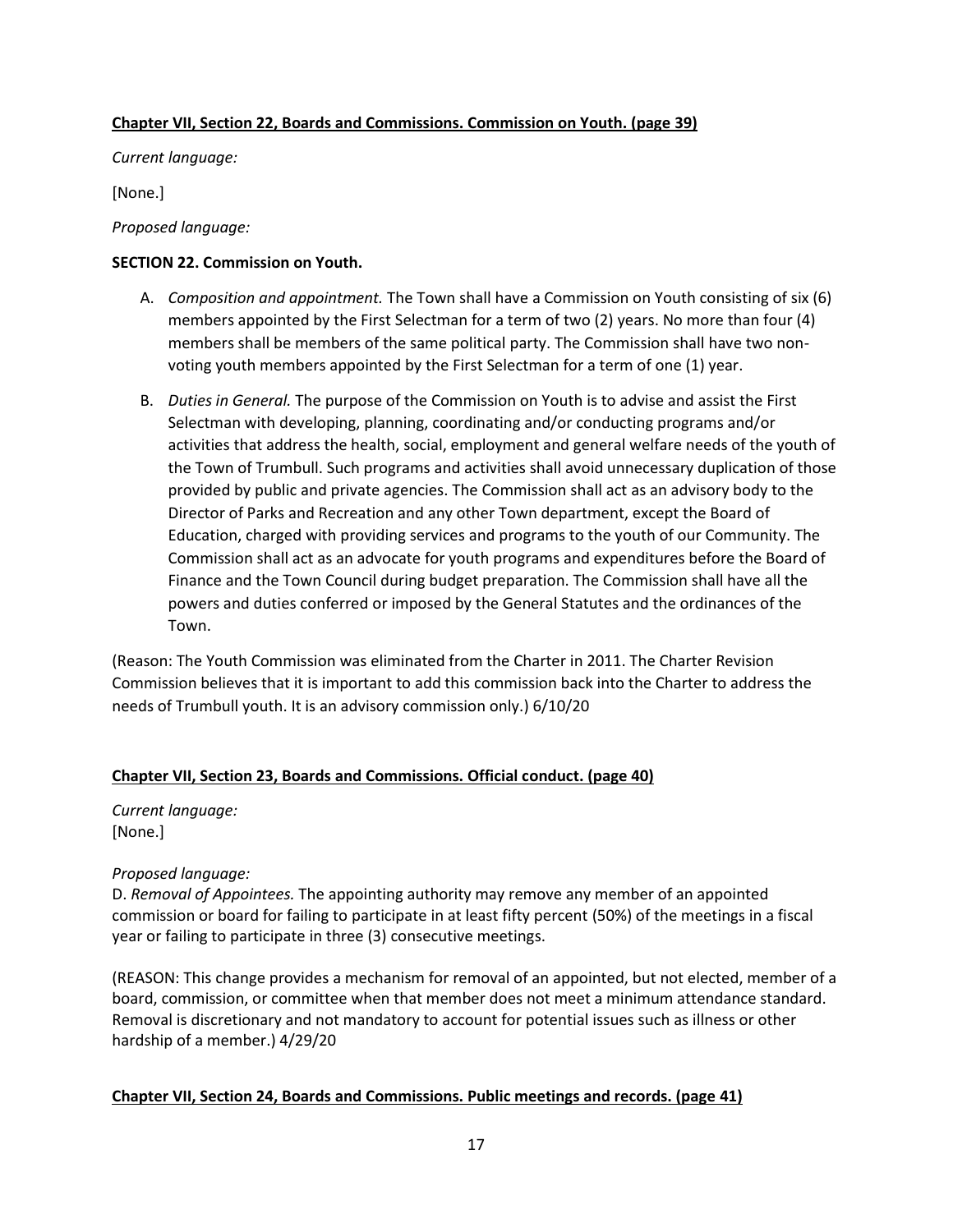*Current language:* [None.]

*Proposed language:*

All boards, commissions and committees shall follow posting requirements for all meetings as stated in Chapter II, Section 5B.

(REASON: This paragraph clarifies that all boards, commissions, and committees must follow posting requirements for meetings as specified in Chapter II, Section 5B, which is the chapter dealing with the Legislative Branch. The Commission believes it is important to include this language in the Chapter dealing with Boards and Commissions.) 5/6/20

## **Chapter VIII, Section 4, Electoral Process. Majority Limitation. (page 42)**

*Current language:* Section 4. Majority Limitation.

The determination of the number of members of any one (1) political party to be appointed or elected under this Charter shall be made as provided in Section 9-167a of the General Statutes, Rev. of 2001. The provisions of this section shall have no application to the Town Council. No party may nominate for office more candidates for any board or commission than the number determined in accordance with the provisions of Section 9-167a of the Connecticut General Statutes as amended.

*Proposed language:*

Section 4. Minority Representation.

The determination of the number of members of any one (1) political party to be appointed or elected under this Charter shall be made as provided in Section 9-167a of the General Statutes, as amended. The provisions of this section shall have no application to the Town Council. Unless specifically required by the General Statutes or by another provision of this Charter, no party may nominate for office more candidates for any board or commission than the number determined in accordance with the provisions of Section 9-167a of the Connecticut General Statutes as amended.

(REASON: The reason for changing the title of the section is so that the title will conform to the statute it references, Section 9-167a of the General Statutes. This was changed in the charter revision of 2003 and should be corrected.

The reasoning for the language regarding the numbers of nominees and the number of candidates voters can vote for is to make it clear that the requirements of this section are not intended to be in conflict with the General Statutes or other sections of the charter which deal with nominating and voting processes.) 6/10/20, 6/17/20

# **Chapter VIII, Section 5, Electoral Process. Vacancies. (pages 43-44)**

Current language: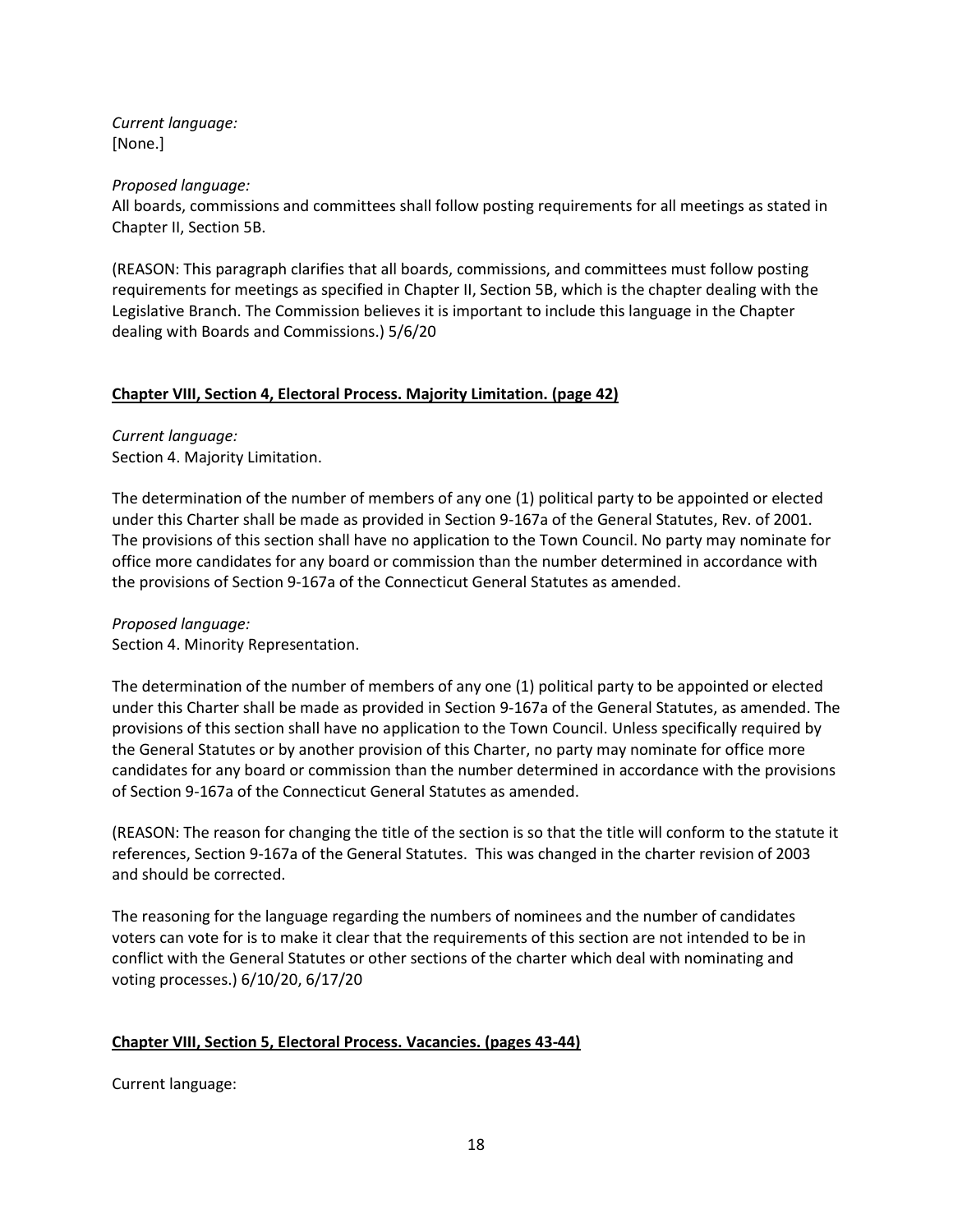A. A vacancy in any office, board or commission subject to appointment shall be filled for the unexpired portion of the term by the appointing authority herein designated.

B. A vacancy in the Office of the First Selectman shall be filled as provided in Chapter III, Section 3.

C. A vacancy in an elective office, board or commission other than the Council shall be filled as follows:

(i) By special election if a petition therefor is filed with the Town Clerk, as provided by law, within ten (10) days after such vacancy has occurred; but in such event, the First Selectman shall have the right to fill the vacancy until said special election is held.

(ii) By appointment by the First Selectman in the event such a petition for special elections are not filed in accordance with the provisions of subparagraph C.(i), supra, unless otherwise required by State law.

D. For the purposes of this Section 5, a vacancy shall occur upon:

- (i) The receipt by the Town Clerk of the incumbent's written resignation;
- (ii) The death of the incumbent;

(iii) The incumbent's ceasing to reside in or be an elector of the Town.

E. Persons appointed by the First Selectman to fill vacancies in elected boards or

commissions or elective offices shall be of the same political party, if any, as the person vacating the office.

# *Proposed language:*

- A. For the purposes of this section 5, a vacancy shall occur upon:
- (i) The receipt by the Town Clerk of the incumbent's written resignation;
- (ii) The death of the incumbent;
- (iii) The incumbent's ceasing to reside in or be an elector of the Town.

B. The Town Clerk shall, within forty-eight (48) hours of notice of a vacancy, post a public notice of the vacancy on the home page of the Town website. For purposes of the previous sentence, notice of a vacancy shall be defined as when the Town Clerk learns of a vacancy or, in the case of resignation, the receipt by the Town Clerk of the incumbent's written resignation.

C. A vacancy in any office, board or commission subject to appointment shall be filled for the unexpired portion of the term by the appointing authority herein designated.

D. A vacancy in the Office of the First Selectman shall be filled as provided in chapter III, section 3.

E. A vacancy in an elective office, board or commission other than the Council shall be filled as follows:

(i) By special election if a petition therefor is filed with the Town Clerk, as provided by law, within ten (10) days after notice of such vacancy has been posted on the Town website in accordance with subparagraph (b), *supra*; but in such event, the First Selectman shall have the right to fill the vacancy until said special election is held.

(ii) By appointment by the First Selectman in the event such a petition for special election is not filed in accordance with the provisions of subparagraph (C)(i), *supra*, unless otherwise required by State law.

F. Persons appointed by the First Selectman to fill vacancies in elected boards or commissions or elective offices shall be of the same political party, if any, as the person vacating the office.

(REASON: Under this section, the public may petition for a special election within a specified number of days after occurrence of a vacancy, but the public may be unaware of the vacancy and therefore may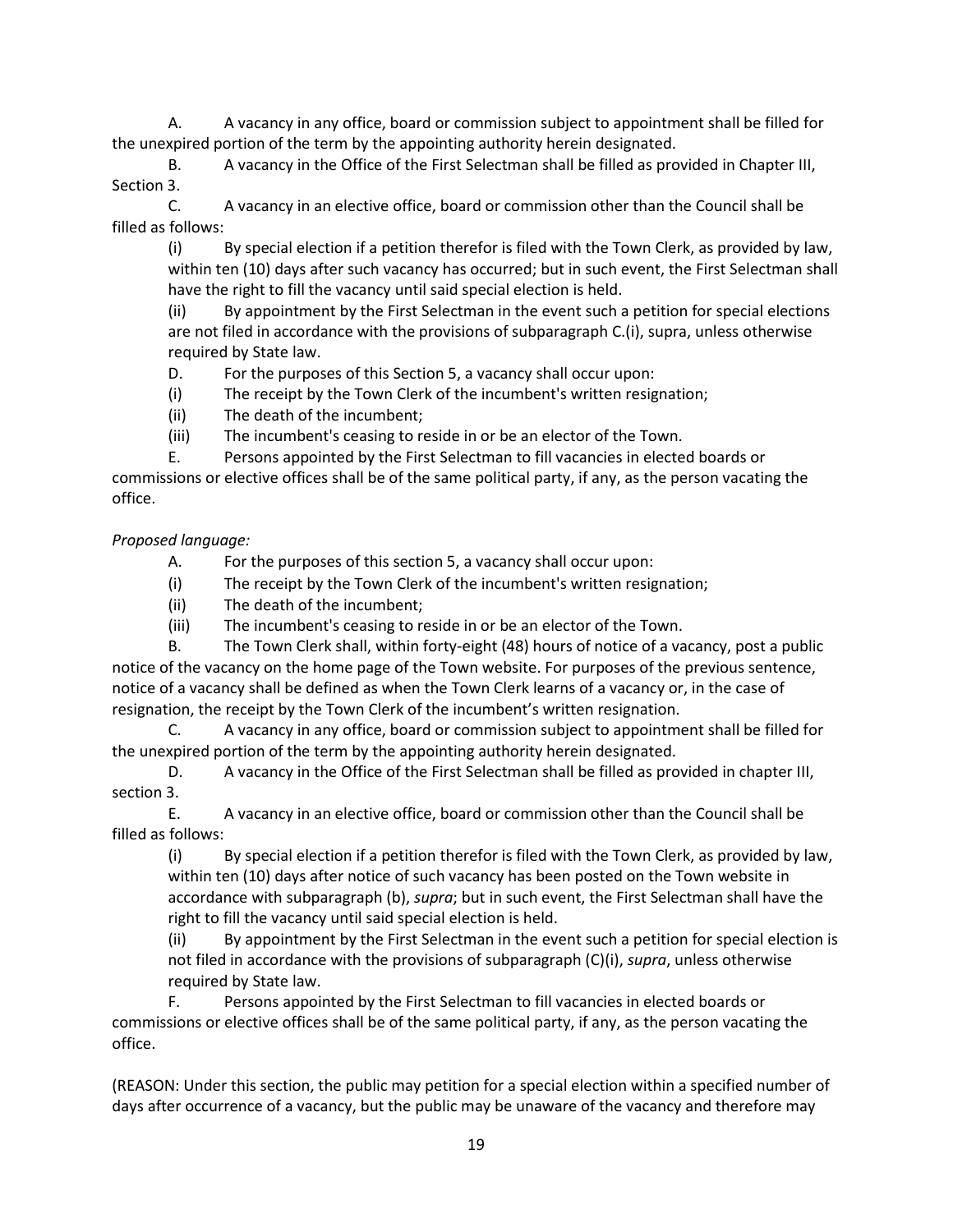miss the window for filing a petition. This change provides for posting notice of a vacancy on the town website, thereby providing a fairer process for the public. The section was also reorganized for clarity.) 6/17/20

# **Chapter VIII, Section 7B(i), Electoral Process. Referendum. (page 47)**

### *Current language:*

Petitions for referendum shall be filed within twenty-five (25) days following publication of notice of adoption of an emergency measure or prior to the effective date of any other specific measure, including budget adoption.

## *Proposed language:*

Petitions for referendum shall be filed within twenty-five (25) days following posting of notice on the town website of adoption of an emergency measure or prior to the effective date of any other specific measure, including budget adoption.

(REASON: Replaces publication in the newspaper with posting on the town website.) 5/6/20

# **Chapter VIII, Section 7D(ii), (iii)(a) and (b), and (iv), Electoral Process. Voting procedure. (pages 48-49)**

## *Current language:*

(ii) Voting in such election shall be by voting machine or paper ballot at the discretion of the registrar of Voters.

(iii) Form of ballots:

(a) The paper ballots or voting machine ballot labels used for a referendum with respect to any appropriation of one hundred thousand dollars (\$100,000.00) or more or the annual budget shall state separately each appropriation or budget item referred to in substantially the following form: "Shall an appropriation (or budget item) adopted by the Council on (date of appropriation or budget item) in the sum of  $\zeta$  for (here state the purpose of said appropriation or budget item) be increased (or decreased) to the sum of  $\zeta$  ?" (or such other form as shall in the opinion of the Town Clerk appropriately state the question to be voted on).

(b) The paper ballots or voting machine ballot labels used for any other referenda shall be submitted by ballot label. There shall appear upon the official ballot a ballot label, which may be distinct from the legal title of any such proposed measure, and which shall be a clear, concise statement without argument or prejudice, descriptive of the substance of the measure. Ballots and ballot labels shall be prepared by the Town Clerk, subject to the approval of the Town Attorney as to form, in such a manner as to present as clearly as possible the issue to be voted upon.

(iv) The voting machine, paper ballot shall provide means of voting "yes" or "no" on each question so presented.

# *Proposed language:*

(ii) Voting in such election shall be recorded by voting in such method as may be required by the General Statutes.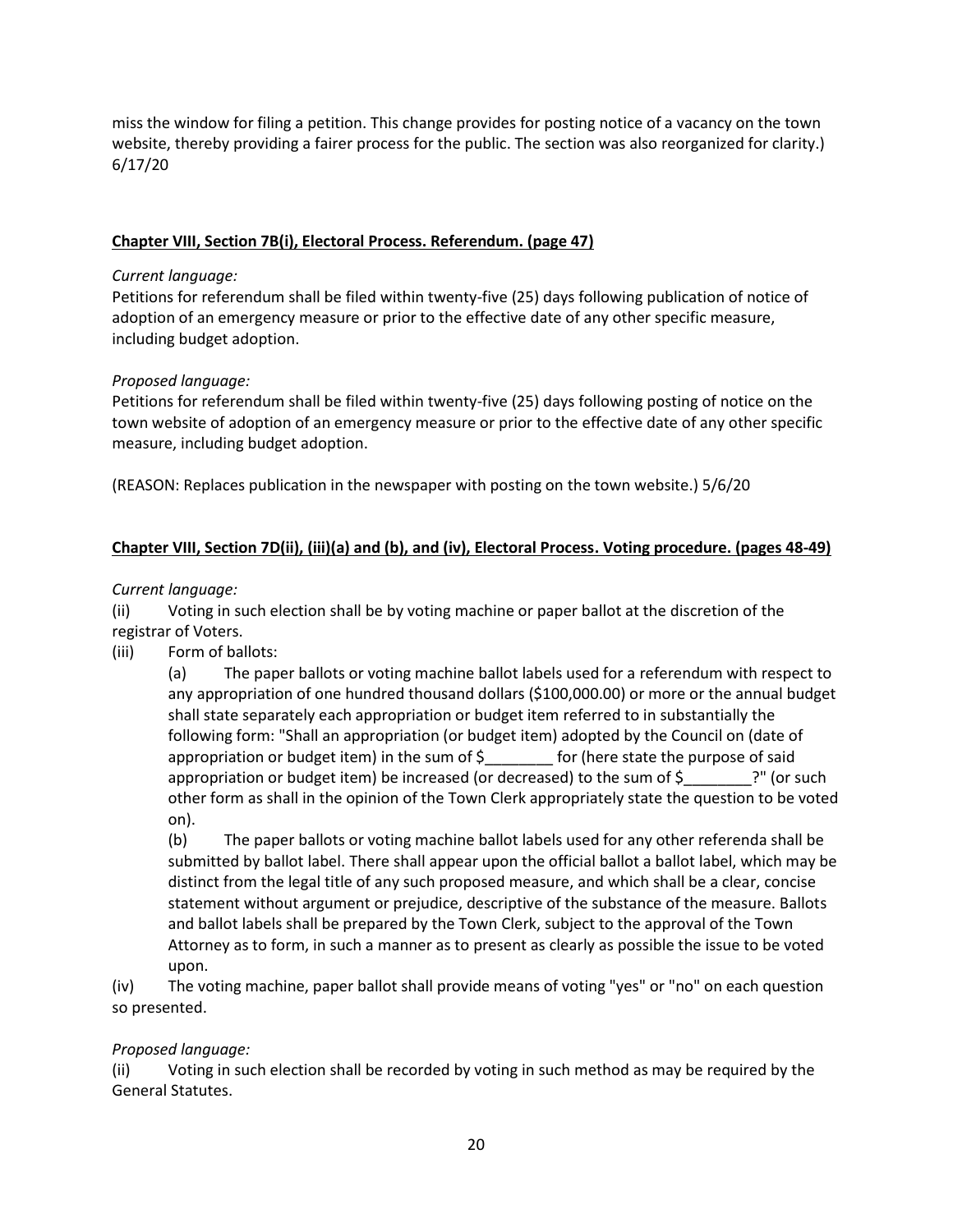## (iii) Form of ballots:

(a) The question(s) to be voted on at each referendum with respect to any appropriation of one hundred thousand dollars (\$100,000.00) or more or the annual budget shall state separately each appropriation or budget item referred to in substantially the following form: "Shall an appropriation (or budget item) adopted by the Council on (date of appropriation or budget item) in the sum of  $\zeta$  for (here state the purpose of said appropriation or budget item) be increased (or decreased) to the sum of \$ ?" (or such other form as shall in the opinion of the Town Clerk appropriately state the question to be voted on).

(b) There shall appear upon the official ballot the question to be voted on, which may be distinct from the legal title of any such proposed measure, and which shall be a clear, concise statement without argument or prejudice, descriptive of the substance of the measure. Ballot questions shall be prepared by the Town Clerk, subject to the approval of the Town Attorney as to form, in such a manner as to present as clearly as possible the issue to be voted upon.

(iv) The ballot shall provide a means of voting "yes" or "no" on each question so presented.

(Reason: To remove confusion caused by use of the terms "voting machines" and "ballot labels.") 6/24/20

## **Chapter VIII, Section 7F(ii), Electoral Process. Referendum. (page 49)**

## *Current language:*

(ii) If a referendum vote increases or decreases any budget item which consists of more than one (1) single item each with its own account number then:

- (a) Not later than five (5) days after said referendum vote, the Board of Finance shall make its recommendations to the Council for modification of individual items within said item so affected.
- (b) Not later than ten (10) days after said referendum vote, the Council shall modify the individual items within said item so affected and shall adopt the amount budgeted, which shall be effective on said date, provided, however, neither the Council, nor the Board of Finance shall modify the total appropriation as set by the referendum vote on said item.

# *Proposed language:*

(ii) If a referendum vote increases or decreases any budget item which consists of more than one (1) single item each with its own account number then:

- (a) Not later than five (5) days after certification of the vote, the Board of Finance shall make its recommendations to the Council for modification of individual items within said item so affected.
- (b) Not later than ten (10) days after certification of the vote, the Council shall modify the individual items within said item so affected and shall adopt the amount budgeted, which shall be effective on said date, provided, however, neither the Council, nor the Board of Finance shall modify the total appropriation as set by the referendum vote on said item.

(Reason: This section prescribes certain action to be taken within a specified number of days of a referendum vote. However, it does not take into consideration the time it takes for the results of that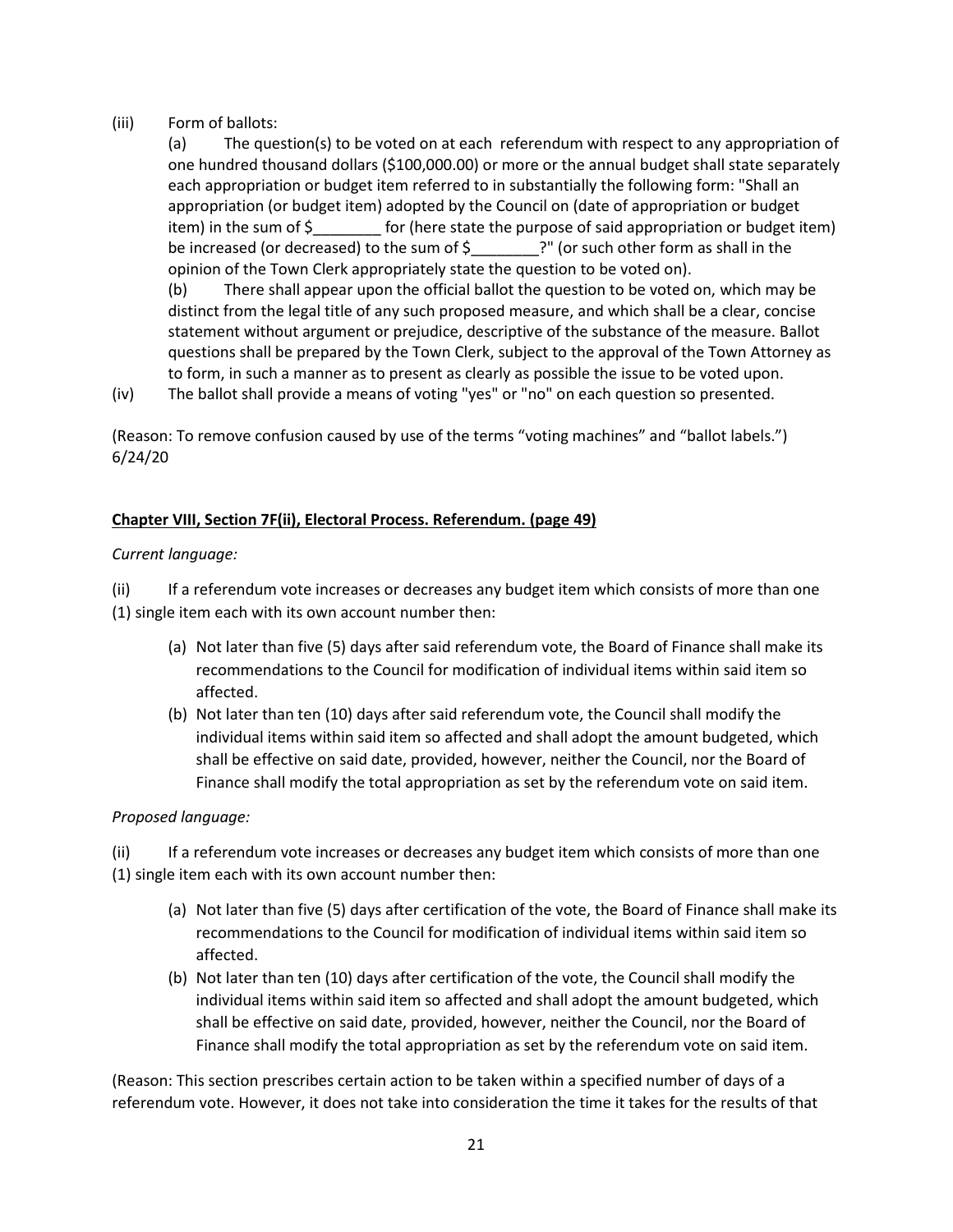vote to be certified. Therefore, this change is recommended so that days are counted from the date the vote is certified.) 6/10/20

# **Chapter VIII, Section 7H, Electoral Process. Referendum. Publication. (page 50)**

## *Current language:*

*Publication.* Prior to any referendum election the Town Clerk shall cause the text of each measure affected to be printed twice in a newspaper having a circulation in the Town, the first (1st) printing to be not less than seven (7) days prior to such election and the second (2nd) printing to be not less than two (2) days nor more than six (6) days prior to such election.

# *Proposed language:*

*Publication and Posting.* Prior to any referendum election the Town Clerk shall cause the text of each measure affected to be:

- (i) printed twice in a newspaper having circulation in the Town, the first  $(1<sup>st</sup>)$  posting to be not fewer than seven (7) days prior to such election and the second ( $2^{nd}$ ) posting to be not fewer than two (2) days nor more than six (6) days prior to such election, and
- (ii) posted on the Town website not fewer than seven (7) days prior to such election.

(REASON: Adds posting of referendum questions on the town website in addition to publication in the newspaper.) 5/6/20

# **Chapter VIII, Section 8B(i), Electoral Process. Special Referendum Requirements. Petition Requirements. (page 50)**

# *Current language:*

Petitions for referendum may be filed with the Town Clerk within twenty-five (25) days following publication of notice of the adoption of the annual budget.

# *Proposed language:*

Petitions for referendum may be filed with the Town Clerk within twenty-five (25) days following posting on the town website of notice of the adoption of the annual budget.

(REASON: Replaces publication in the newspaper with posting on the town website.) 5/6/20

# **Chapter VIII, Section 8D, Electoral Process. Special Referendum Requirements. Form of Question. (pages 51-52)**

Current language:

The voting ballots or voting machines shall state the following question: "Shall the annual budget of \$\_\_\_\_\_\_\_\_\_\_\_\_ [amount of adopted budget], as adopted by the Trumbull Town Council on \_\_\_\_\_\_\_\_\_\_\_\_ [date of adoption] be rejected and replaced with a budget that does not exceed \$\_\_\_\_\_\_\_\_\_\_ [amount of current year budget, as of the same date the Town Council adopted next year's budget, plus three and one half percent (3.5%)]?" The voting machine or paper ballot shall provide means of voting "yes" or "no" on the question so presented.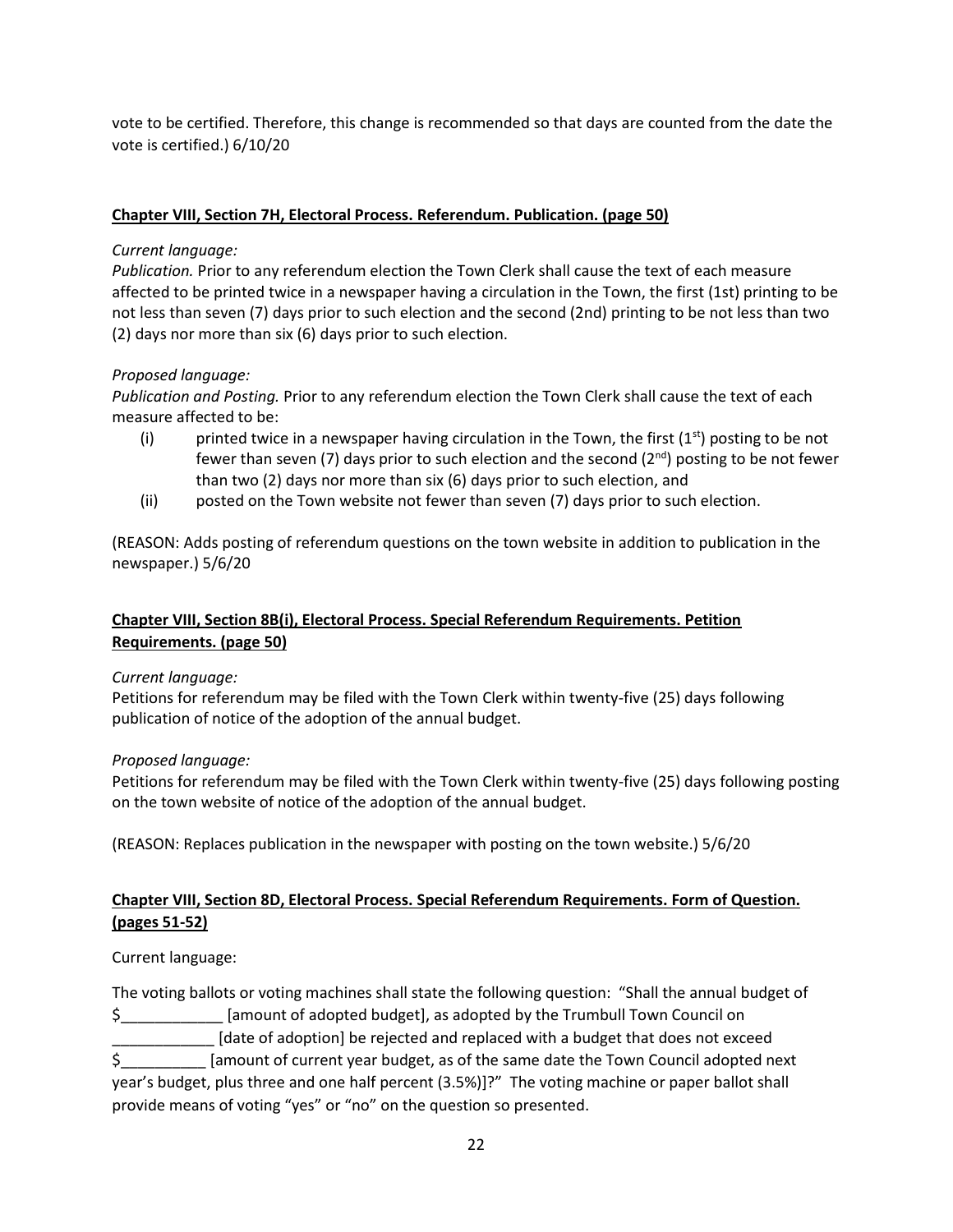## *Proposed language:*

The ballots shall state the following question: "Shall the annual budget of  $\frac{1}{2}$  [amount of adopted budget], as adopted by the Trumbull Town Council on \_\_\_\_\_\_\_\_\_\_\_\_ [date of adoption] be rejected and replaced with a budget that does not exceed \$\_\_\_\_\_\_\_\_\_\_ [amount of current year budget, as of the same date the Town Council adopted next year's budget, plus three and one half percent (3.5%)]?" The ballot shall provide means of voting "yes" or "no" on the question so presented.

(Reason: To remove confusion caused by use of the terms "voting machines" and "ballot labels.") 6/24/20

## **Chapter VIII, Section 9, Electoral Process. Bonded Debt. (pages 52-53)**

*Current language:*

- A. Refinancing of existing bonded debt, at comparable or lower rates, shall not be subject to referendum. All other issuance of bonded debt (whether or not combined with a refinancing package) shall be subject to referendum as follows:
- B. For debt taken out for all purposes (including but not limited to education, construction, golf course or other enterprise fund debt): A referendum must be held for all projects exceeding \$15 million. A single project cannot be bonded in multiple smaller amounts in order to avoid this referendum provision. A simple majority of those voting will determine whether the issuance is approved or not.
- C. Any bonded debt proposed that is not approved by referendum cannot be brought up again for referendum until the later of (1) The next Municipal election, or (2) One (1) year.

### *Proposed language:*

- A. Refinancing of existing bonded debt, at comparable or lower rates, shall not be subject to referendum. All other issuance of bonded debt (whether or not combined with a refinancing package) shall be subject to referendum as follows:
- B. For debt taken out for all purposes (including but not limited to education, construction, golf course or other enterprise fund debt) referendum must be held for all projects exceeding \$15 million. The \$15 million amount shall be indexed annually in January using the annual Consumer Price Index for All Urban Consumers (CPI-U) for the Northeast Region, with \$15 million and the 2020 annual CPI-U for the Northeast Region used as the baseline for the calculation. If the indexing calculation results in an amount lower than \$15 million, the floor for the referendum requirement will remain at \$15 million. The indexed amount will be by vote of the Board of Finance and approval by a two-thirds (2/3) vote of the Town Council. A single project cannot be bonded in multiple smaller amounts in order to avoid this referendum provision.
- C. Voting Procedure. Voting at such election shall be in accordance with state law, provided that the hours for voting may be increased at the discretion of the Town Council.
- D. Form of Question. The voting ballots or voting machines shall state the following question: "Shall the proposed bond issue in the amount of  $\zeta$  \_\_\_\_\_\_\_\_\_\_\_\_\_ [amount of adopted], as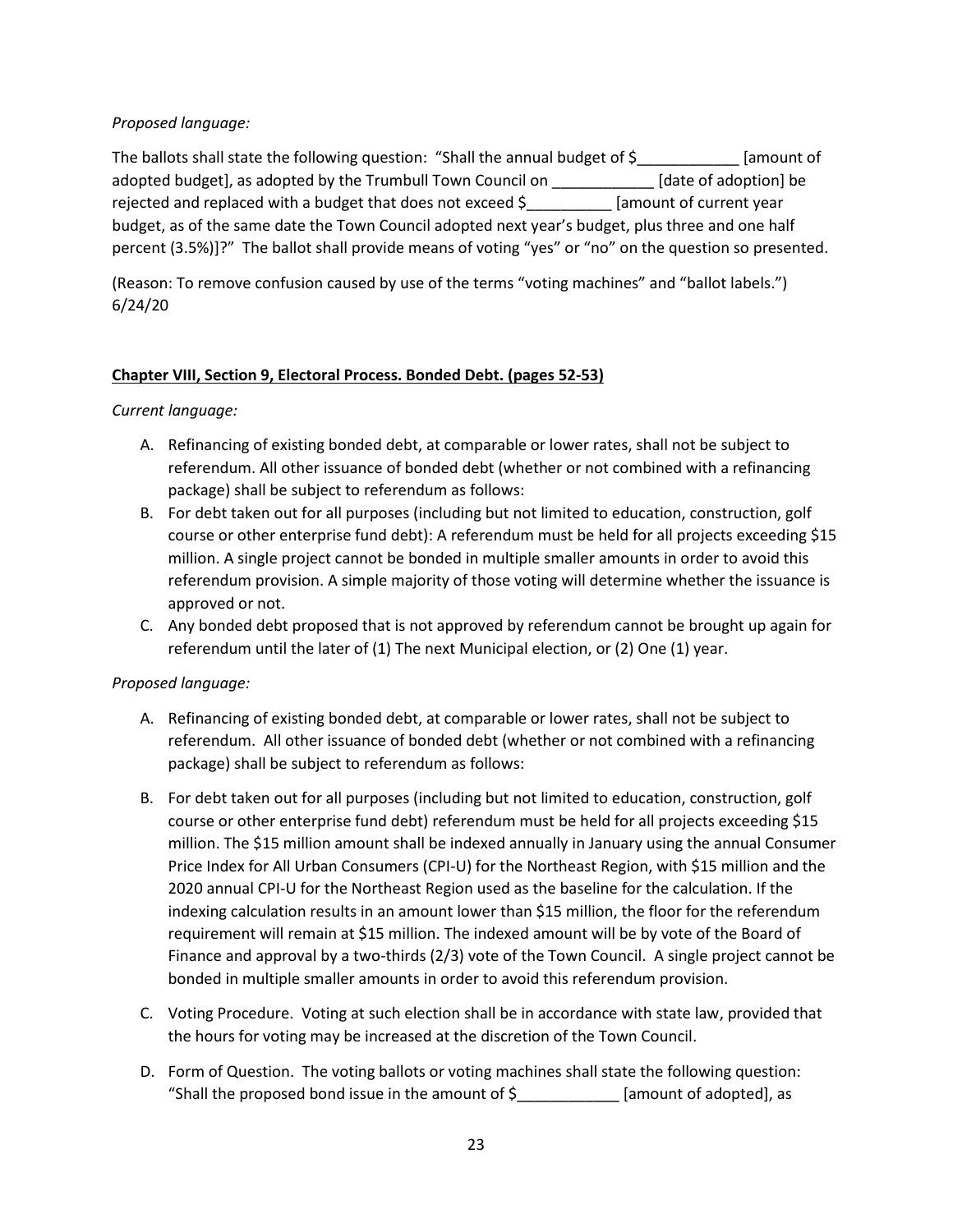adopted by the Trumbull Town Council on \_\_\_\_\_\_\_\_\_\_\_\_ [date of adoption] be approved. The voting machine or paper ballot shall provide means of voting "yes" or "no" on the question so presented.

- E. Procedure after Referendum. A simple majority of those voting will determine whether the issuance of the bond issue is approved. However, if the number of votes cast is not at least five (5%) percent of the number of eligible electors, then the bond issue shall be deemed approved.
- F. Any bonded debt proposed that is not approved by referendum cannot be brought up again for referendum until the later of (1) The next Municipal election, or (2) One (1) year.

(Reason: This section was added in the 2011 Charter revision, and requires a referendum vote on all debt taken out exceeding \$15 million. However, no procedural framework was included to guide the town in holding a referendum under this section. In addition, the \$15 million threshold amount was not indexed for inflation and has already become outdated. Therefore, the Commission is recommending procedures and indexing for inflation to remedy those deficiencies.) 6/10/20

# **Chapter VIII, Section 10, Electoral Process. Registrar of Voters. (page 54)**

## *Current language:*

A Registrar of Voters for each political party having ten percent (10%) of the votes cast at the previous election shall be elected at the state election as provided in the General Statutes. Registrars of voters shall have all the powers and duties conferred or imposed by law on registrars of voters. Deputy registrars of voters may be appointed as provided in the General Statutes.

### *Proposed language:*

Delete the last sentence to read as follows:

A Registrar of Voters for each political party having ten percent (10%) of the votes cast at the previous election shall be elected at the state election as provided in the General Statutes. Registrars of voters shall have all the powers and duties conferred or imposed by law on registrars of voters.

(Reason: The last sentence in this Section provides that the Registrars may appoint deputy registrars in accordance with state statutes. However, that is a statutory requirement and is not optional. The Commission recommends deleting the sentence, since state law covers this issue.) 6/10/20

# **Chapter IX, Section 7, Adoption and Amendment Procedures. Referendum on Approval of Charter. (page 56)**

### *Current language:*

This Charter as revised shall be submitted to the electors of the Town for approval at the election to be held on November 8, 2011. If a majority of those voting shall vote in favor thereof, this Charter as revised shall become effective 30 days after the election.